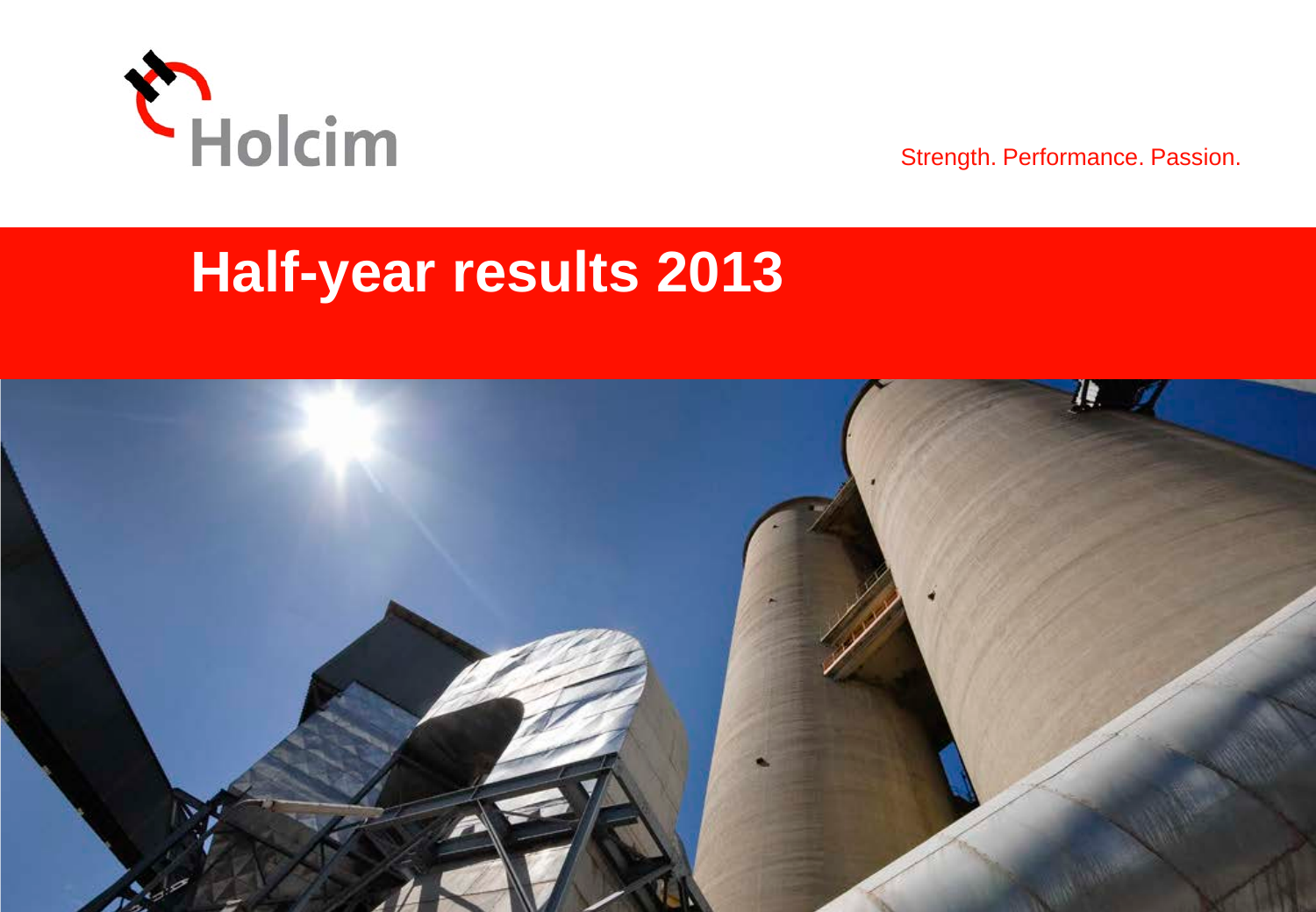# **Holcim Leadership Journey is on track**

| All figures in million CHF                                                                                                                                             | 2012          |                                   | 2013          |                               | 2014                                        |
|------------------------------------------------------------------------------------------------------------------------------------------------------------------------|---------------|-----------------------------------|---------------|-------------------------------|---------------------------------------------|
|                                                                                                                                                                        | <b>Target</b> | achieved                          | <b>Target</b> | 6M                            |                                             |
| <b>Customer Excellence (operating profit impact)</b><br>-Customer focus<br>-Value management<br>-Pricing policies<br>-Marketing and sales forces skills and motivation | 50-100        | 31                                | 150-200       | 47                            | 500                                         |
| Cost Leadership (operating profit impact)<br>-Energy and AFR<br>-Logistics<br>-Procurement<br>-Fixed cost                                                              | 100-200       | 127<br>40<br>$\Omega$<br>48<br>39 | 400-500       | 329<br>126<br>52<br>39<br>111 | > 1,000<br>> 300<br>> 250<br>> 250<br>> 200 |
| Total increase in operating profit <sup>1)</sup>                                                                                                                       | 150-300       | 158                               | 550-700       | 376                           | > 1,500                                     |
| Cash cost to achieve the savings (one-off)                                                                                                                             | < 80          | $239$ 3)                          | 03)           | $\bf{0}$                      |                                             |
| Additional CAPEX net 2)                                                                                                                                                | $0 - 40$      | 48                                | 100-180       | 62                            | 100-180                                     |

1) The base line is the financial year 2011 amounting to CHF 2,308 million (excluding one-off charges 2011 of CHF 375 m and without fluctuations in currency, changes in scope of consolidation and similar market conditions)

2) Additional CAPEX net will come from prioritization of CAPEX based on the speed of the returns (ROIC). Current energy fund of CHF 100 million will be maintained through the period 2012 – 2014

3) Original amount was projected < CHF 120 million for 2013; having spent already CHF 239 million, no additional restructuring cash costs are foreseen at this stage

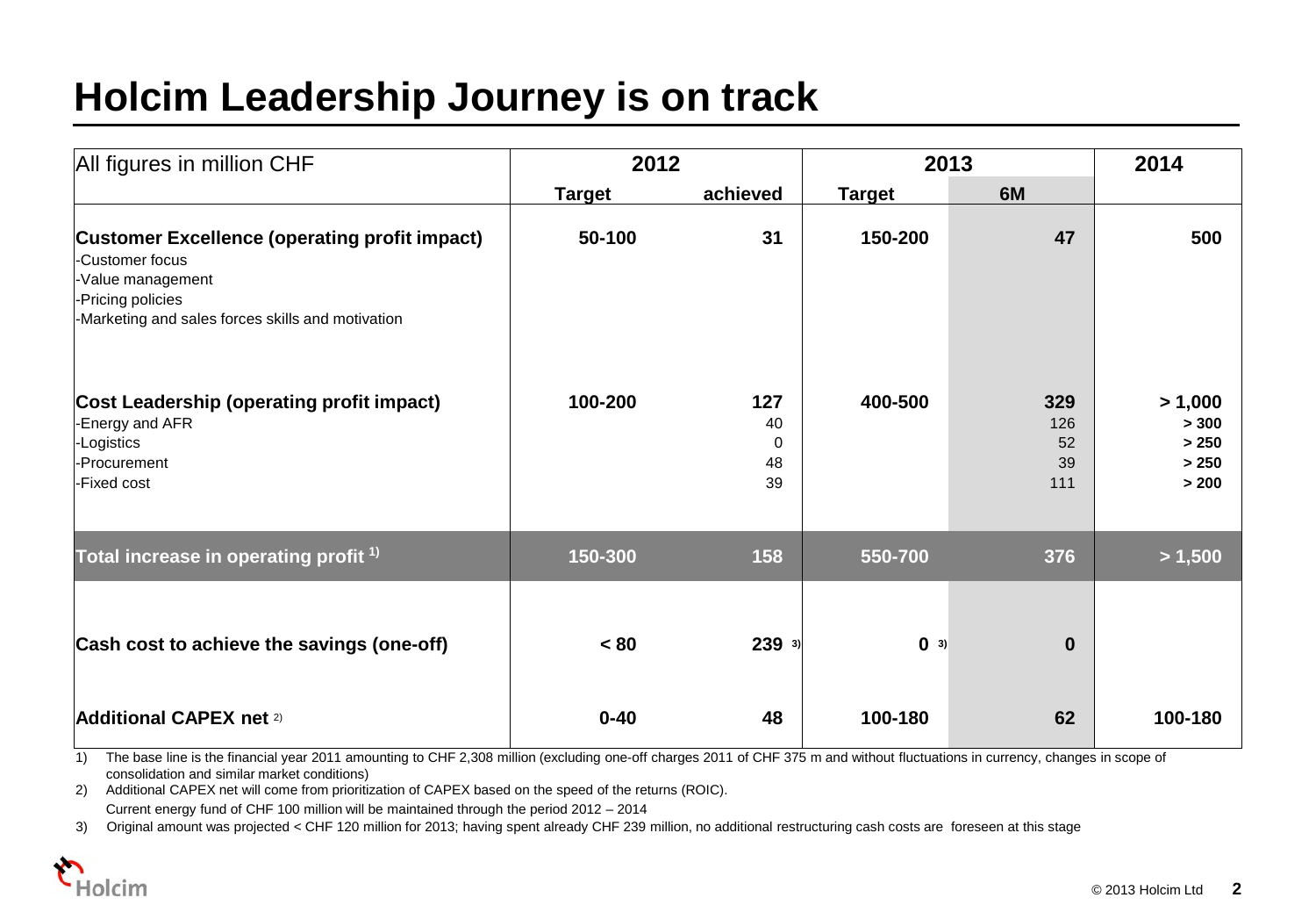# **Key financial figures – Q2 2013**

| <b>Million CHF</b>         | Q <sub>2</sub> |       | $+/-$      |            |           |              |
|----------------------------|----------------|-------|------------|------------|-----------|--------------|
| (if not otherwise stated)  | 2012           | 2013  | <b>LFL</b> | <b>CIS</b> | <b>FX</b> | <b>Total</b> |
| Sales volumes              |                |       |            |            |           |              |
| - Cement (mt)              | 37.4           | 36.5  | $-1.1%$    | $-1.4%$    |           | $-2.5%$      |
| - Aggregates (mt)          | 43.6           | 40.9  | $-4.9%$    | $-1.3%$    |           | $-6.2%$      |
| - Ready-mix $(mm3)$        | 12.1           | 10.4  | $-4.7%$    | $-8.9%$    |           | $-13.6%$     |
| Net sales                  | 5,506          | 5,326 | 1.0%       | $-4.5%$    | 0.3%      | $-3.3%$      |
| <b>Operating EBITDA</b>    | 1,166          | 1,169 | 2.8%       | $-3.0%$    | 0.5%      | 0.3%         |
| Operating profit           | 753            | 776   | 5.4%       | $-2.8%$    | 0.4%      | 3.0%         |
| Net income                 | 502            | 465   |            |            |           | $-7.4%$      |
| Net income -               |                |       |            |            |           |              |
| shareholders of Holcim Ltd | 377            | 383   |            |            |           | 1.7%         |
| Cash flow                  | 687            | 591   | $-13.6%$   | $-0.2%$    | $-0.2%$   | $-14.1%$     |

Note: Due to the changes in accounting policies explained in note 2 of the interim financial statements, the comparative information for the second quarter 2012 has been restated for each financial statement line item in this entire presentation

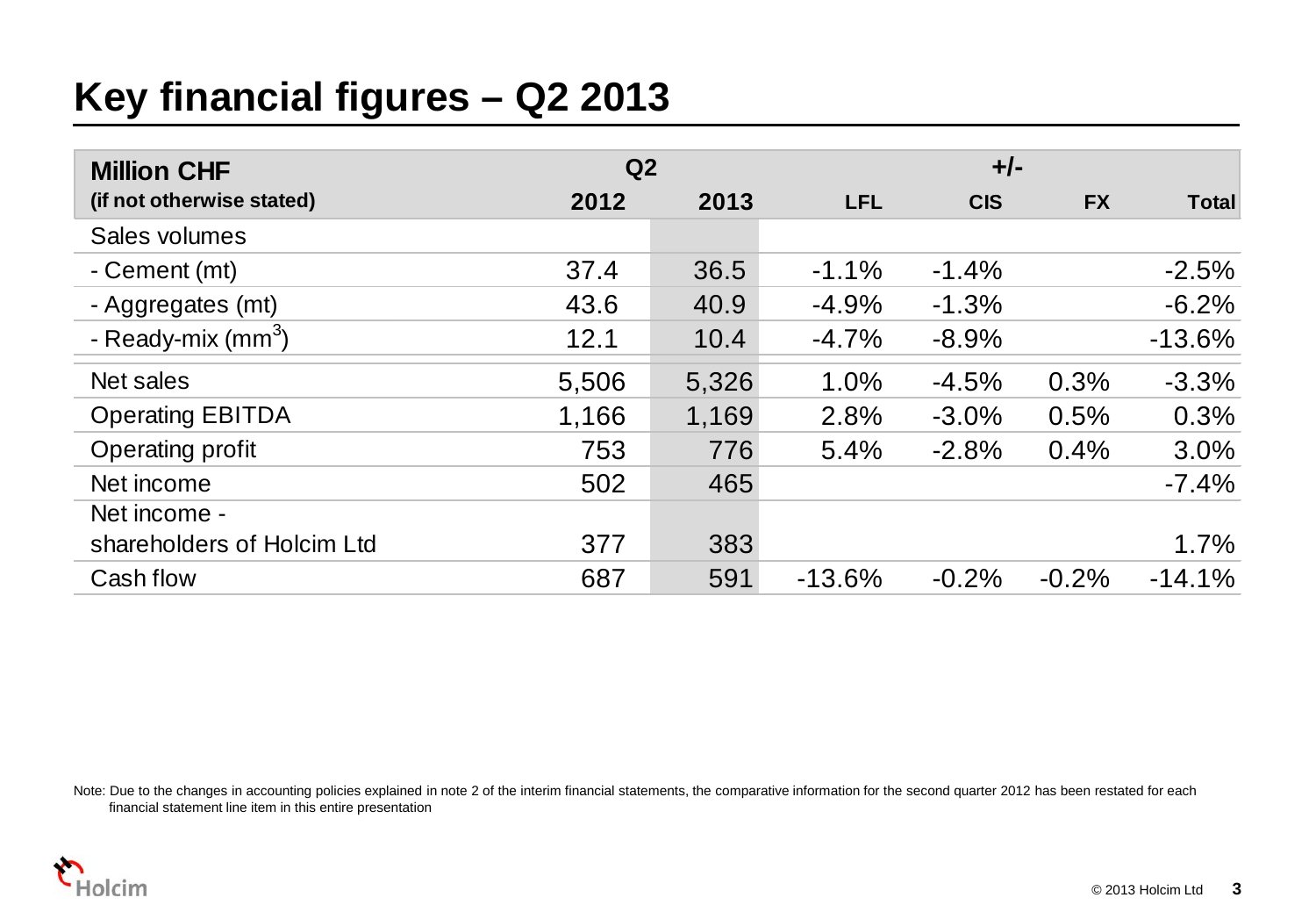# **Key financial figures – H1 2013**

| <b>Million CHF</b>          | <b>Full Year</b> | <b>6M</b> |       |            | $+/-$      |           |              |
|-----------------------------|------------------|-----------|-------|------------|------------|-----------|--------------|
| (if not otherwise stated)   | 2012             | 2012      | 2013  | <b>LFL</b> | <b>CIS</b> | <b>FX</b> | <b>Total</b> |
| Sales volumes               |                  |           |       |            |            |           |              |
| - Cement (mt)               | 142.3            | 71.2      | 68.6  | $-2.9%$    | $-0.7%$    |           | $-3.7%$      |
| - Aggregates (mt)           | 158.2            | 74.8      | 69.4  | $-6.2%$    | $-1.0%$    |           | $-7.2%$      |
| - Ready-mix $\text{(mm}^3)$ | 45.3             | 22.1      | 18.8  | $-9.5%$    | $-5.6%$    |           | $-15.0%$     |
| Net sales                   | 21,160           | 10,166    | 9,649 | $-1.4%$    | $-2.9%$    | $-0.7%$   | $-5.1%$      |
| <b>Operating EBITDA</b>     | 3,889            | 1,884     | 1,819 | $-0.6%$    | $-2.1%$    | $-0.7%$   | $-3.4%$      |
| Operating profit            | 1,749            | 1,082     | 1,046 | 0.1%       | $-2.2%$    | $-1.2%$   | $-3.3%$      |
| Net income                  | 1,002            | 614       | 760   |            |            |           | 23.8%        |
| Net income - shareholders   |                  |           |       |            |            |           |              |
| of Holcim Ltd               | 610              | 387       | 571   |            |            |           | 47.4%        |
| Cash flow                   | 2,643            | 188       | 267   | 47.7%      | $-3.2%$    | $-2.6%$   | 41.8%        |
| EPS in CHF $1$              | 1.89             | 1.20      | 1.75  |            |            |           | 46.0%        |

<sup>1</sup> Calculated on the weighted average number of shares outstanding

Note: Due to the changes in accounting policies explained in note 2 of the interim financial statements, the comparative information for the first half and full year 2012 has been restated for each financial statement line item in this entire presentation

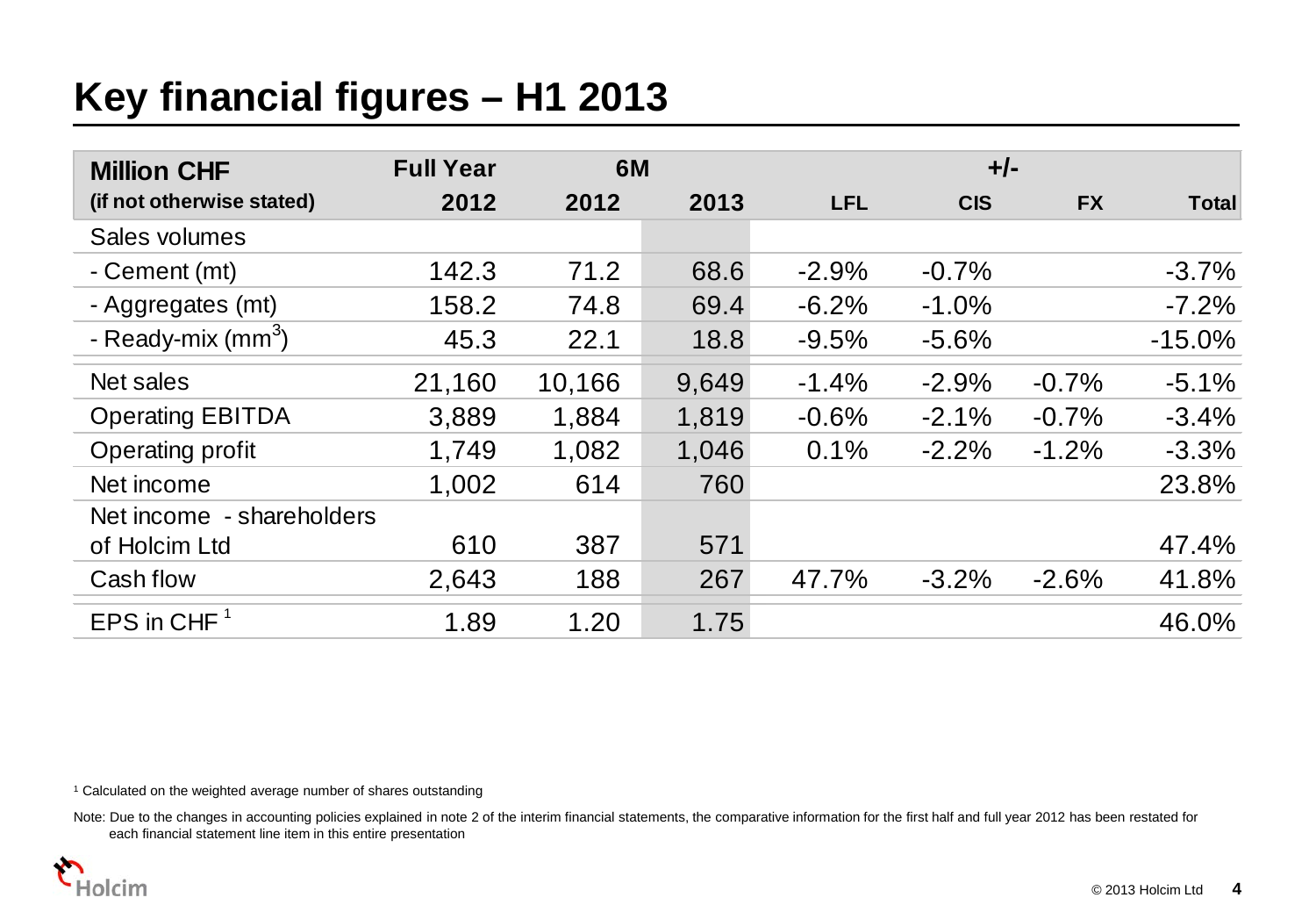# **Cement – Sales volumes by region**



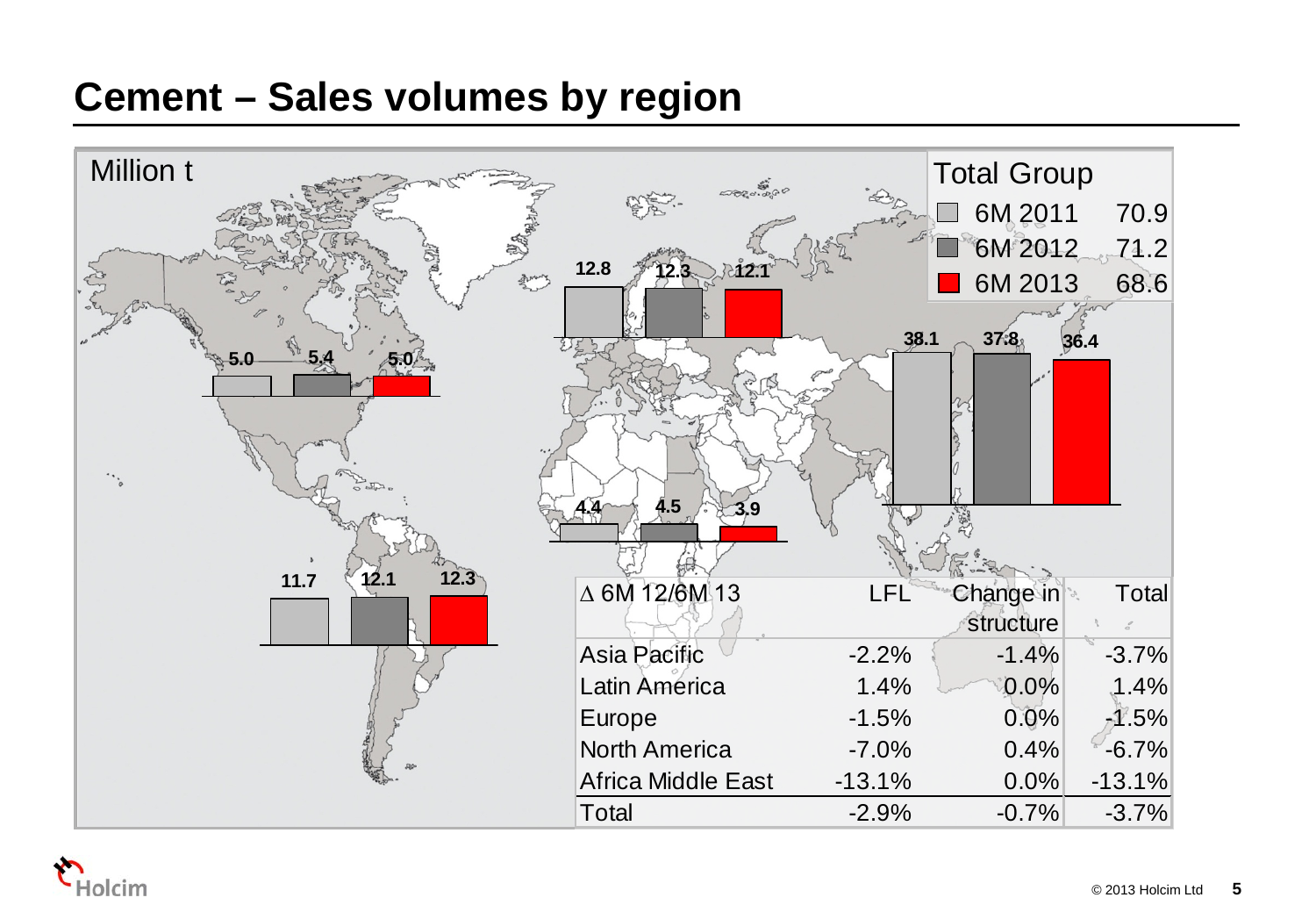# **Aggregates – Sales volumes by region**



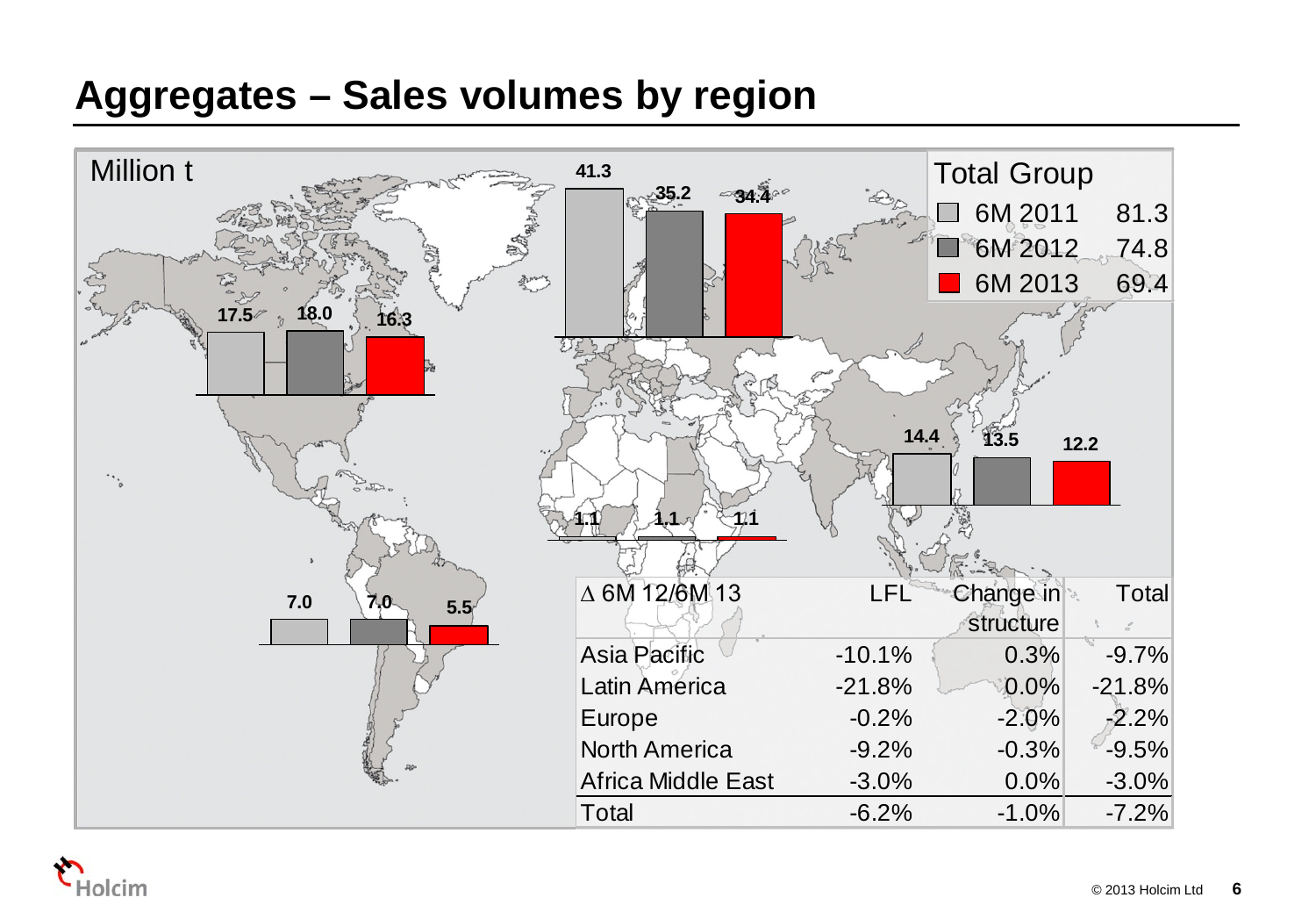# **Ready-mix concrete and asphalt – Sales volumes by region**



Ready-mix concrete only Holcim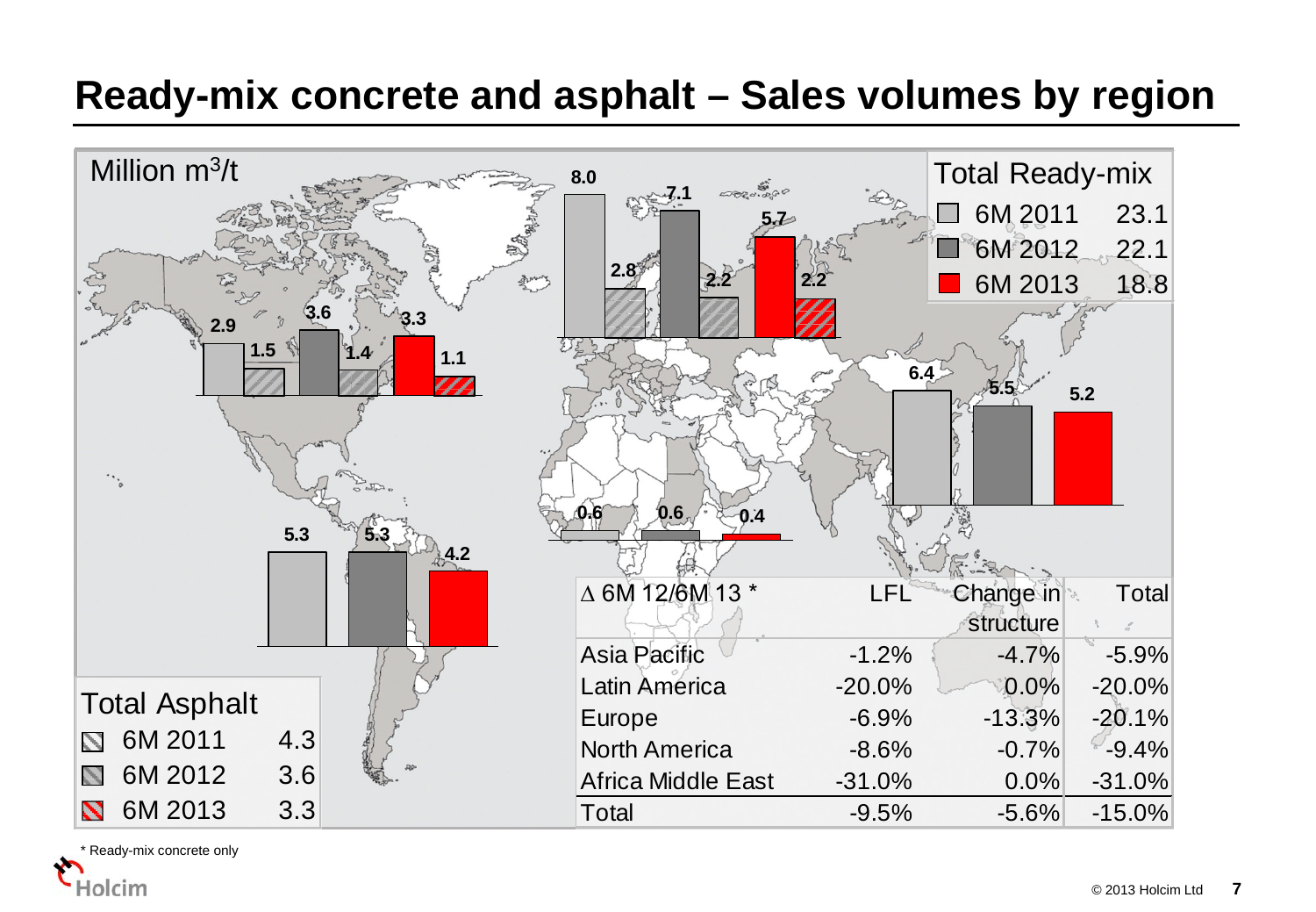# **Exchange rates**

| <b>Statement of income</b><br>average exchange rates in CHF | 6M 11 | 6M 12 | 6M 13 | $+/-$   |
|-------------------------------------------------------------|-------|-------|-------|---------|
| 1 EUR                                                       | 1.27  | 1.21  | 1.23  | 2.0%    |
| 1 GBP                                                       | 1.46  | 1.46  | 1.45  | $-1.1%$ |
| 1 USD                                                       | 0.90  | 0.93  | 0.94  | 0.9%    |
| 1 LATAM Basket (MXN, BRL, ARS, CLP) <sup>1</sup>            | 1.08  | 1.00  | 0.99  | $-1.2%$ |
| 1 Asian Basket (AUD, IDR, INR, PHP) <sup>1</sup>            | 1.06  | 1.00  | 0.98  | $-2.5%$ |

| <b>Statement of financial position</b><br>exchange rates in CHF | 30/06/12 | 31/12/12 | 30/06/13 | $+/-$   |
|-----------------------------------------------------------------|----------|----------|----------|---------|
| 1 EUR                                                           | 1.20     | 1.21     | 1.23     | 2.0%    |
| 1 GBP                                                           | 1.49     | 1.48     | 1.44     | $-2.9%$ |
| 1 USD                                                           | 0.95     | 0.92     | 0.94     | 3.0%    |
| 1 LATAM Basket (MXN, BRL, ARS, CLP) <sup>2</sup>                | 1.03     | 1.00     | 0.98     | $-1.9%$ |
| 1 Asian Basket (AUD, IDR, INR, PHP) <sup>2</sup>                | 1.02     | 1.00     | 0.95     | $-5.4%$ |

<sup>1</sup> Weighted with net sales 6M 2013

<sup>2</sup> Weighted with net sales full year 2012

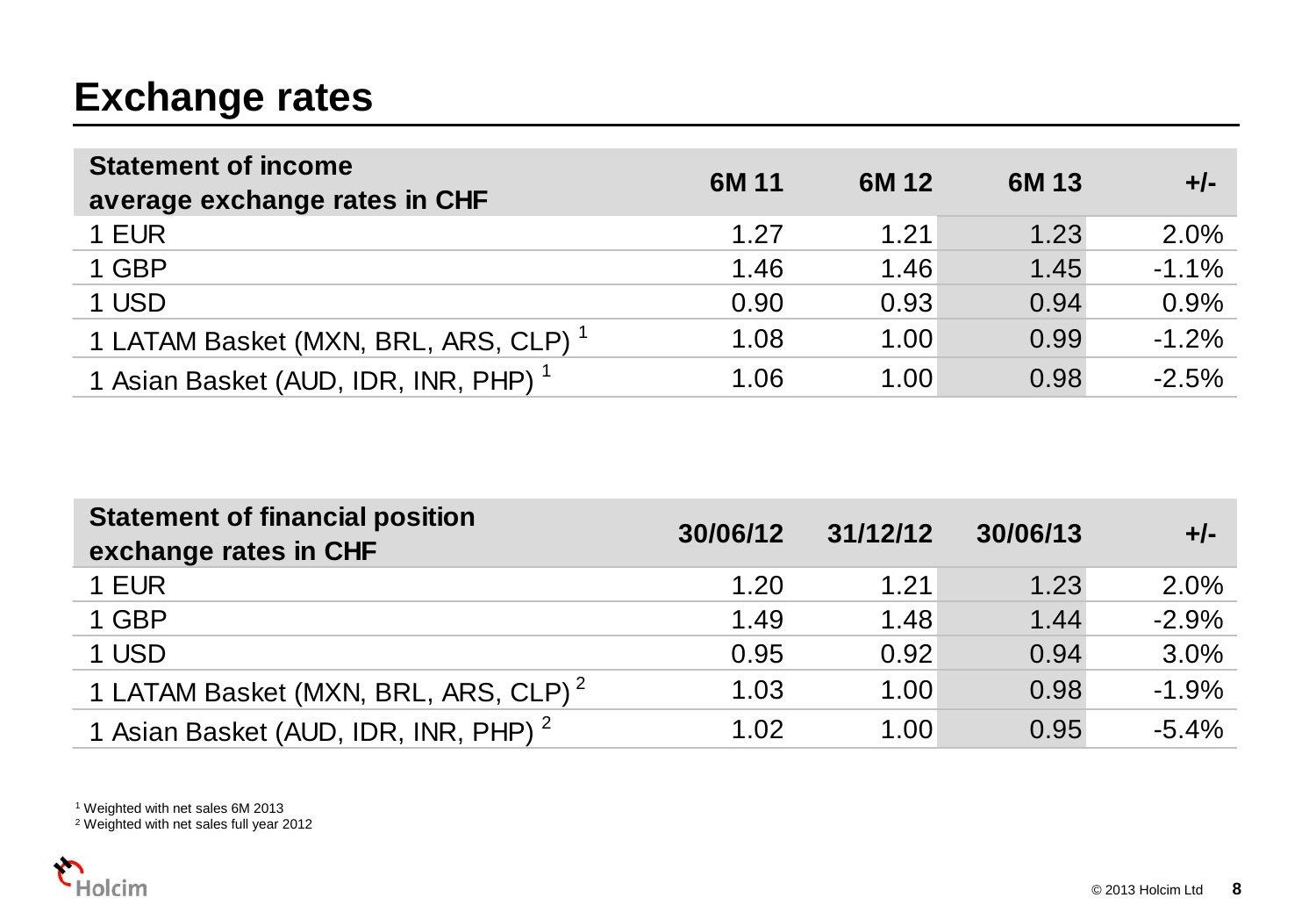# **Foreign exchange rate impact**



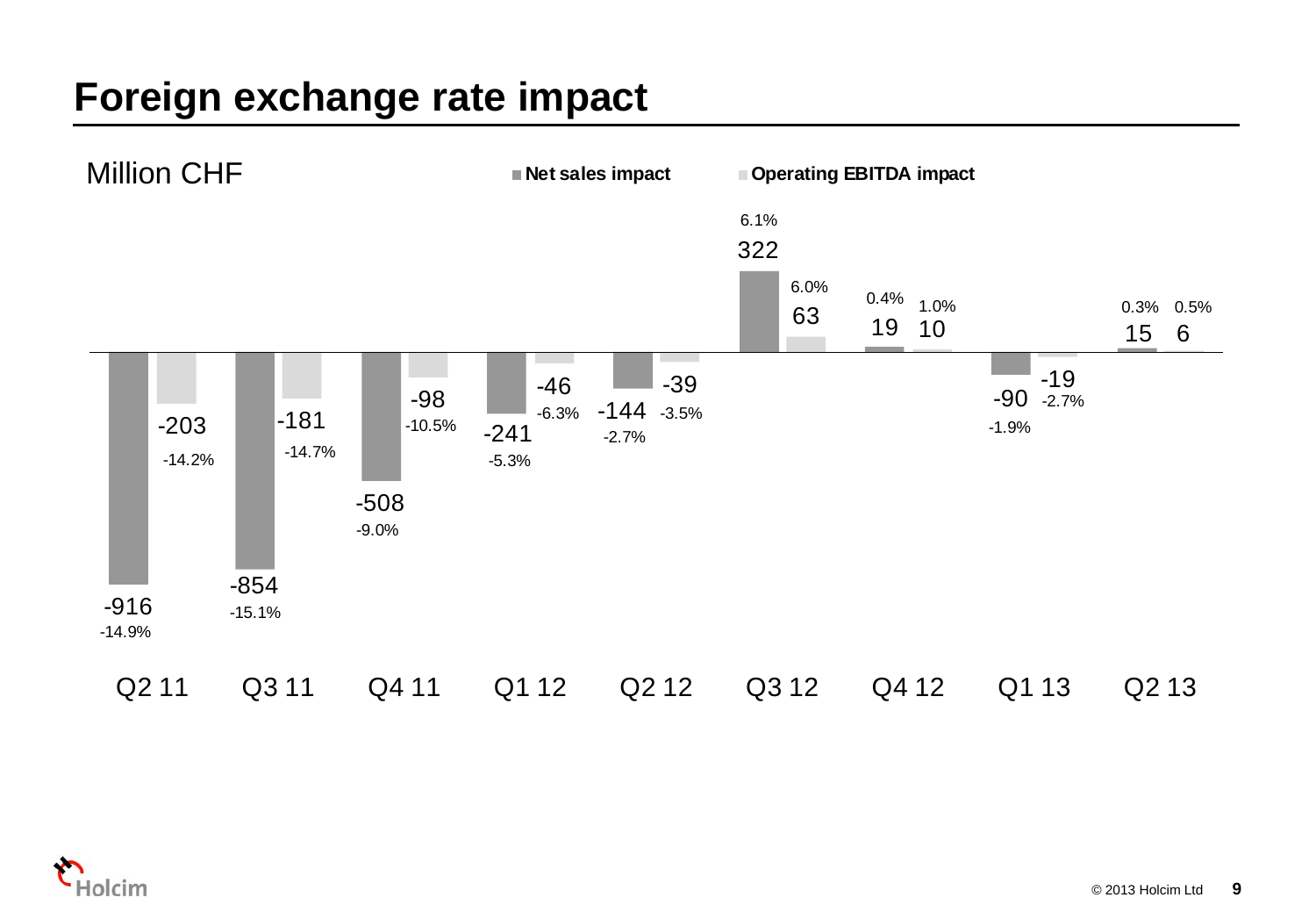## Million CHF

|                     |        | 10,143          |  | 10,166 |         | 9,649  |          |
|---------------------|--------|-----------------|--|--------|---------|--------|----------|
|                     |        |                 |  |        |         |        |          |
|                     |        |                 |  |        |         |        |          |
| Like-for-Like (LFL) | 503    | 4.6%            |  | 570    | 5.7%    | $-146$ | $-1.4\%$ |
| Change in structure | 88     | 0.8%            |  | 11     | 0.1%    | $-297$ | $-2.9\%$ |
| Forex movements     |        | $-1351 - 12.4%$ |  | $-385$ | $-3.9%$ | $-74$  | $-0.7%$  |
| <b>Total change</b> | $-759$ | $-7.0%$         |  | 196    | 2.0%    | $-517$ | $-5.1%$  |
|                     | 6M 11  |                 |  | 6M 12  |         |        | 6M 13    |

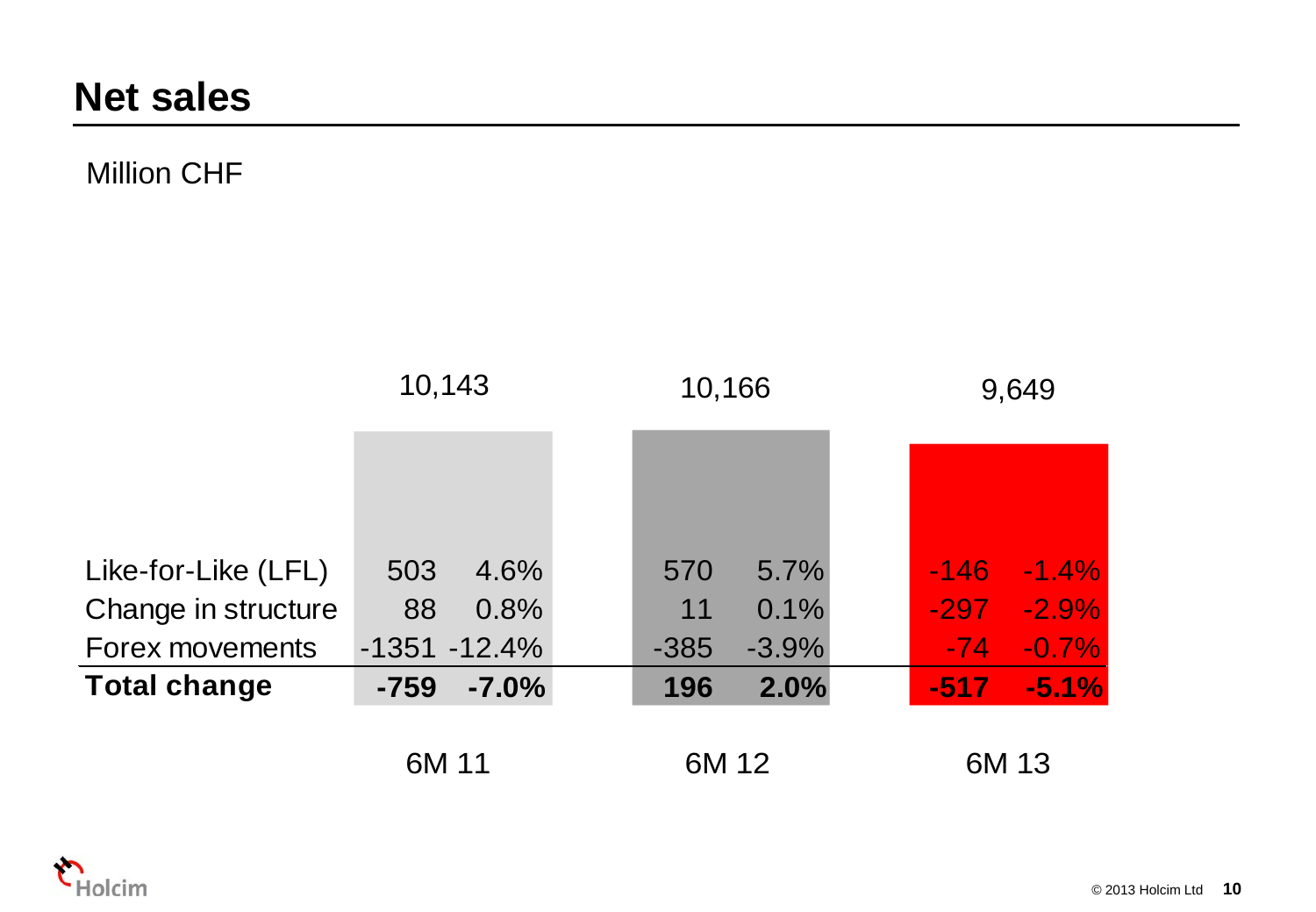# **Net sales by region**



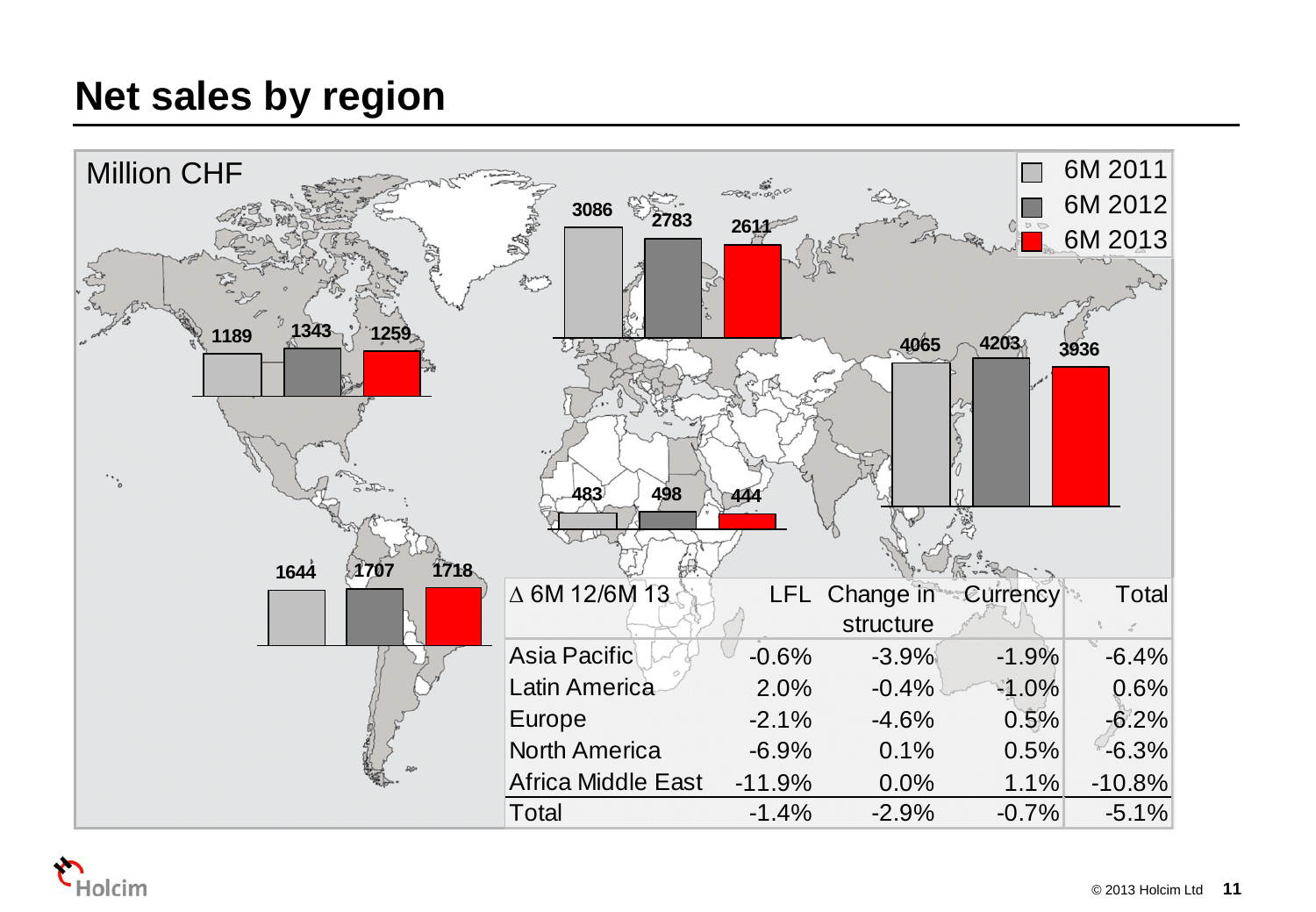# **Net sales by region**



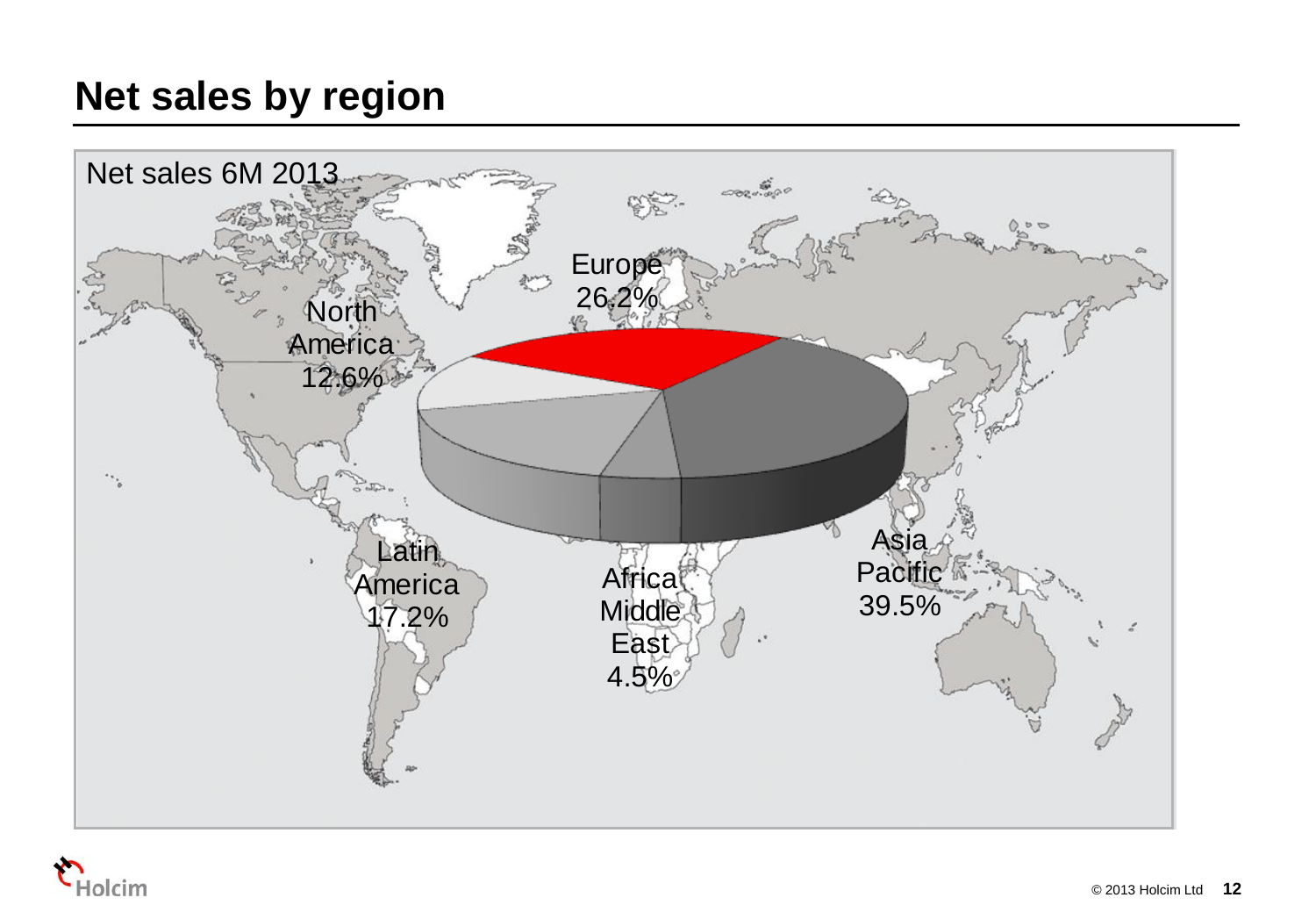# **Operating EBITDA**



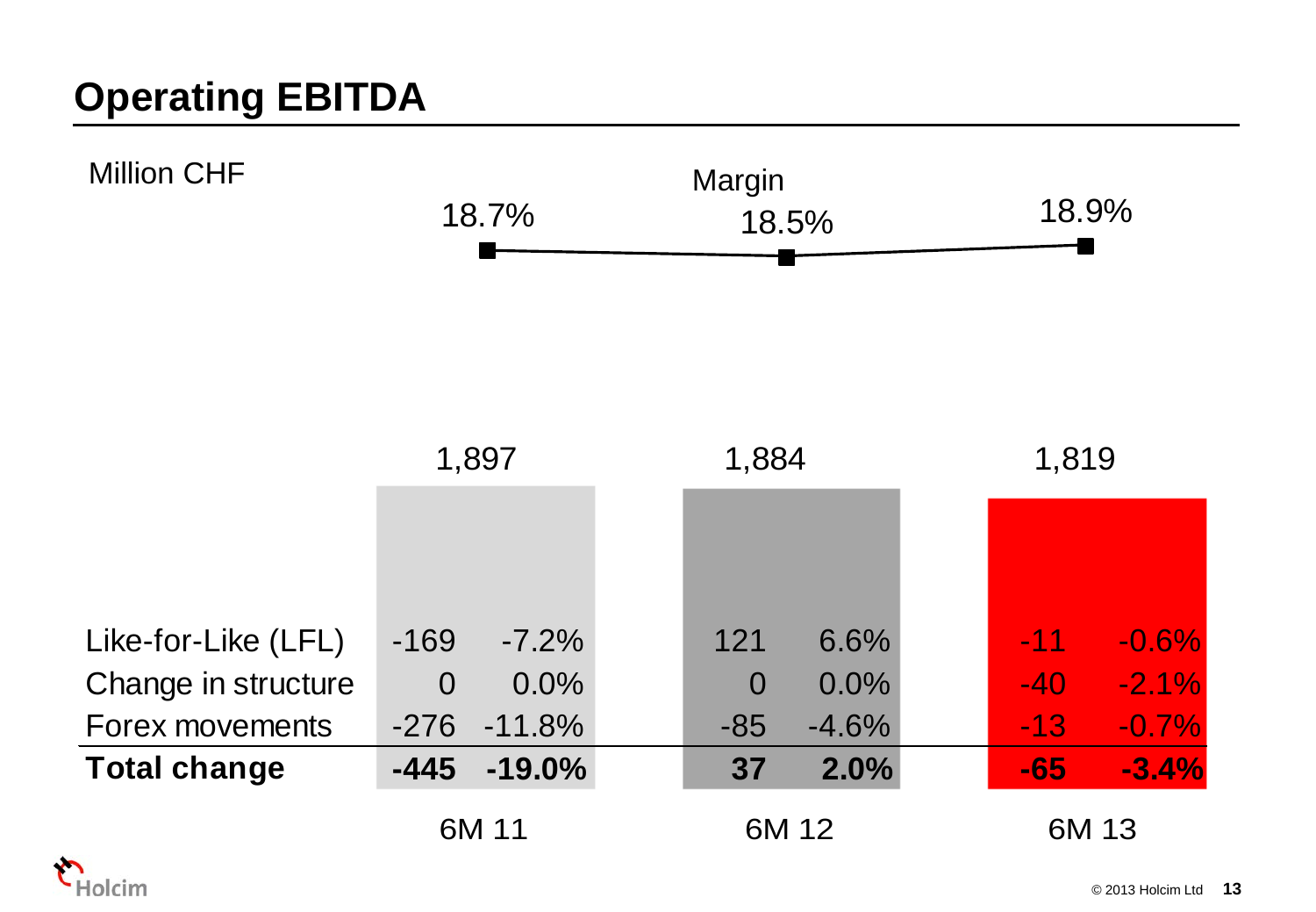# **Operating EBITDA by region**



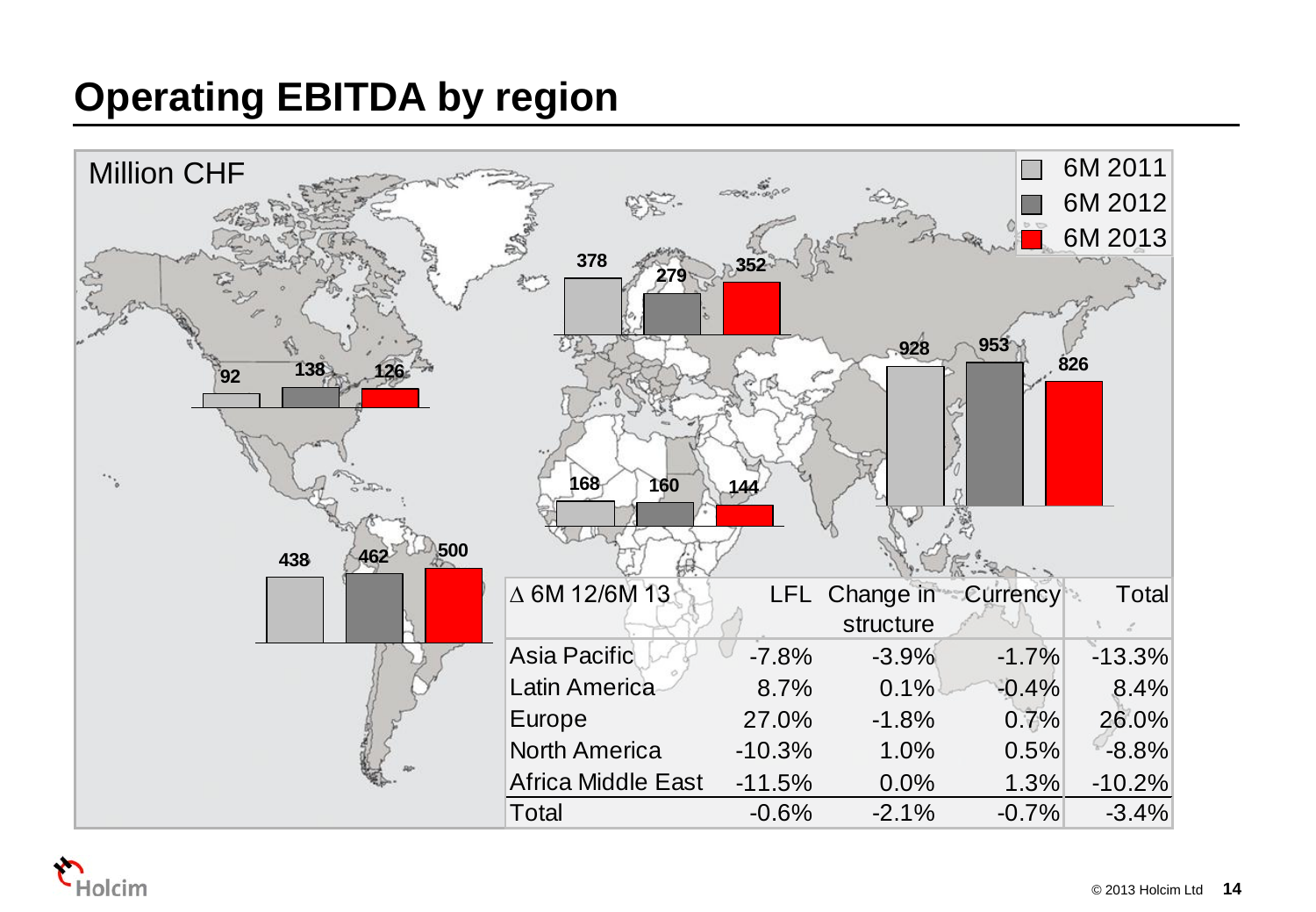

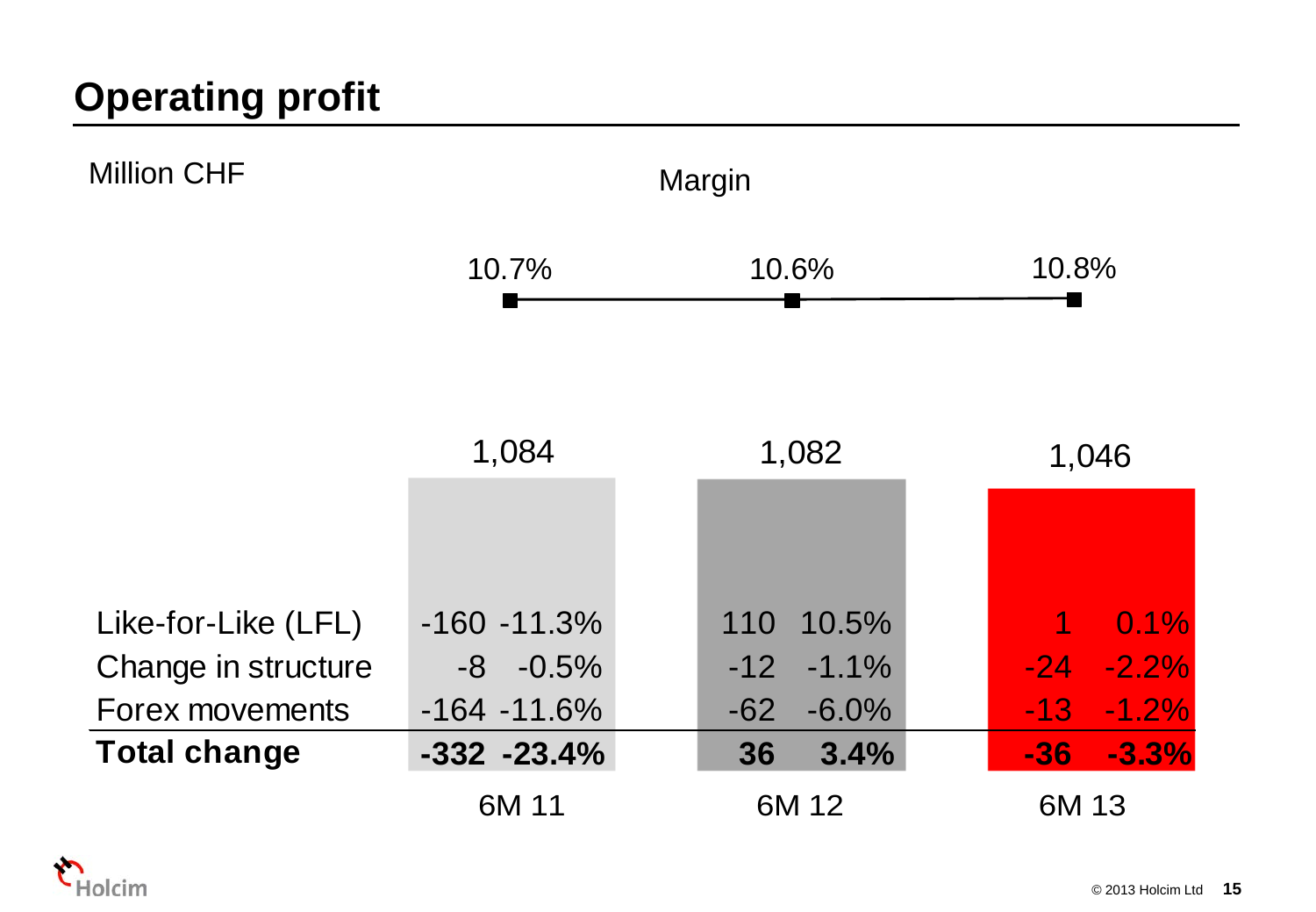# **Operating profit by region**



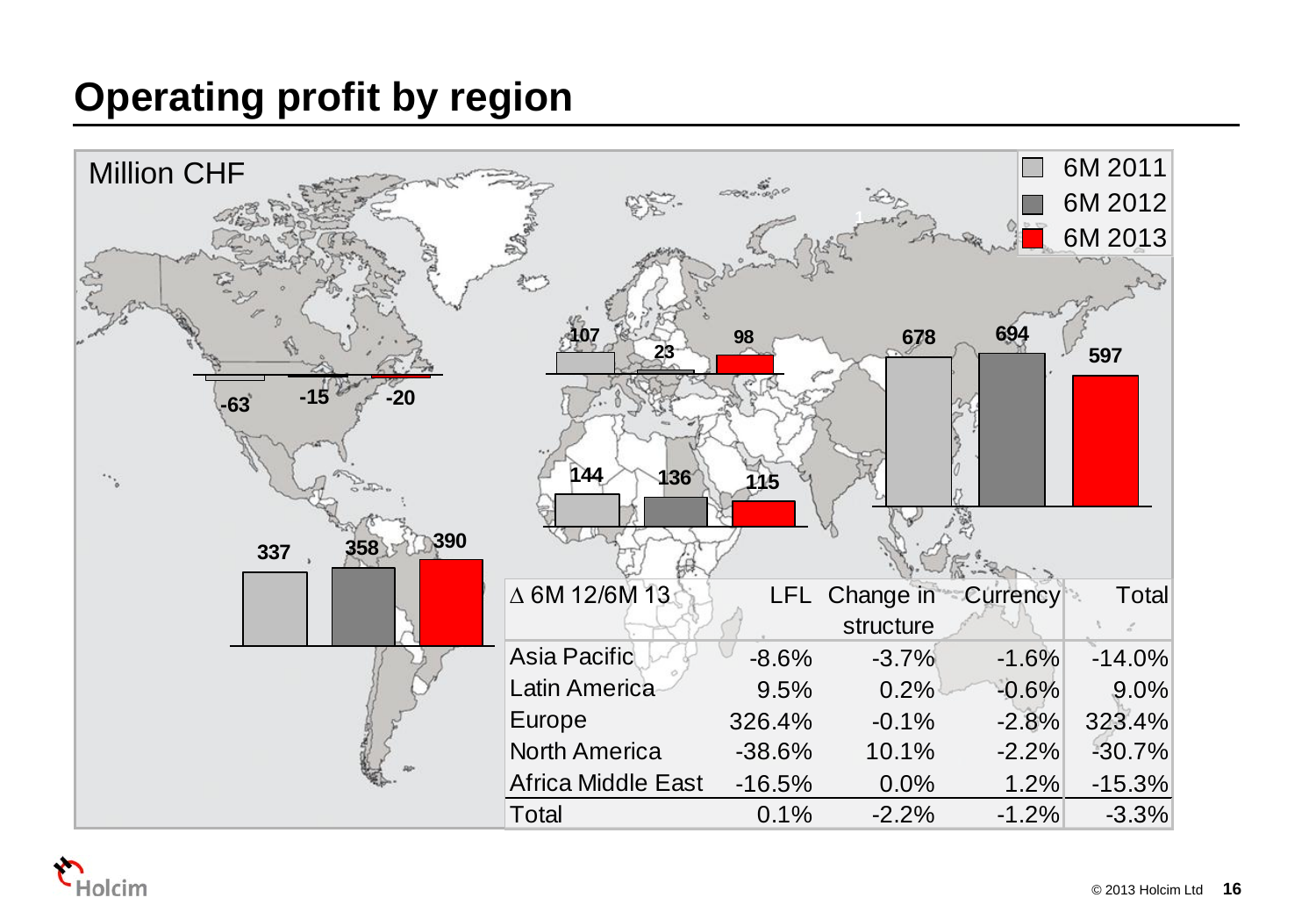# **Net income**

Million CHF



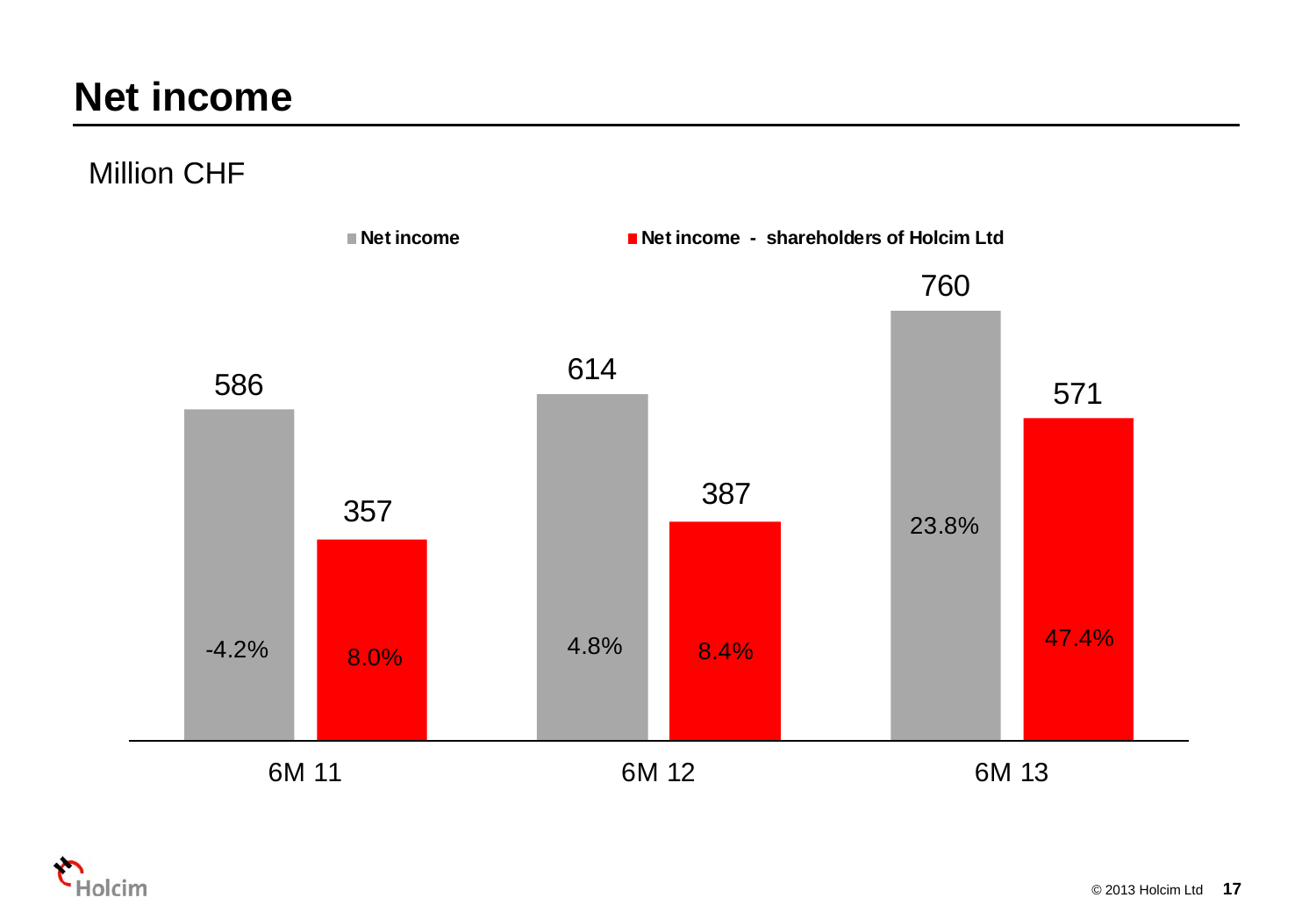# **Cash flow from operating activities**



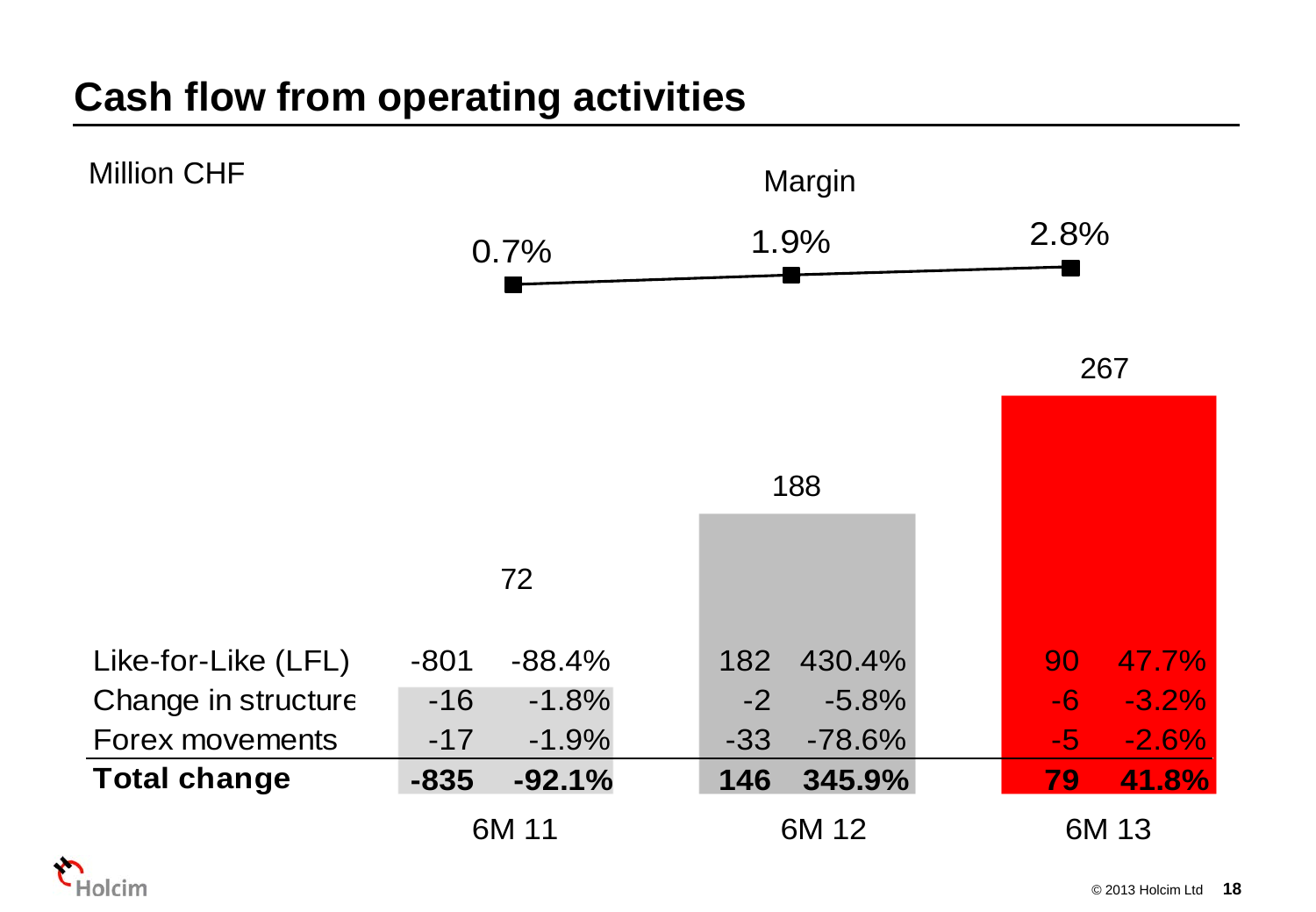# **Statement of cash flows**

| <b>Million CHF</b>                                                               | <b>Full Year</b> | 6M     |        | $+/-$     |
|----------------------------------------------------------------------------------|------------------|--------|--------|-----------|
|                                                                                  | 2012             | 2012   | 2013   |           |
| <b>Cash flow from operating activities</b>                                       | 2,643            | 188    | 267    | 41.8%     |
| Net investments to maintain productive<br>capacity and to secure competitiveness | $-790$           | $-224$ | $-248$ | $-10.5%$  |
| <b>Free cash flow</b>                                                            | 1,854            | $-36$  | 20     | 155.5%    |
| <b>Expansion investments</b>                                                     | $-803$           | $-281$ | $-626$ | $-122.7%$ |
| Financial investments net                                                        | 396              | $-4$   | 338    | 9589.8%   |
| Dividends paid                                                                   | $-532$           | $-457$ | $-500$ | $-9.5%$   |
| <b>Financing surplus / deficit</b>                                               | 914              | $-777$ | $-769$ | 1.1%      |

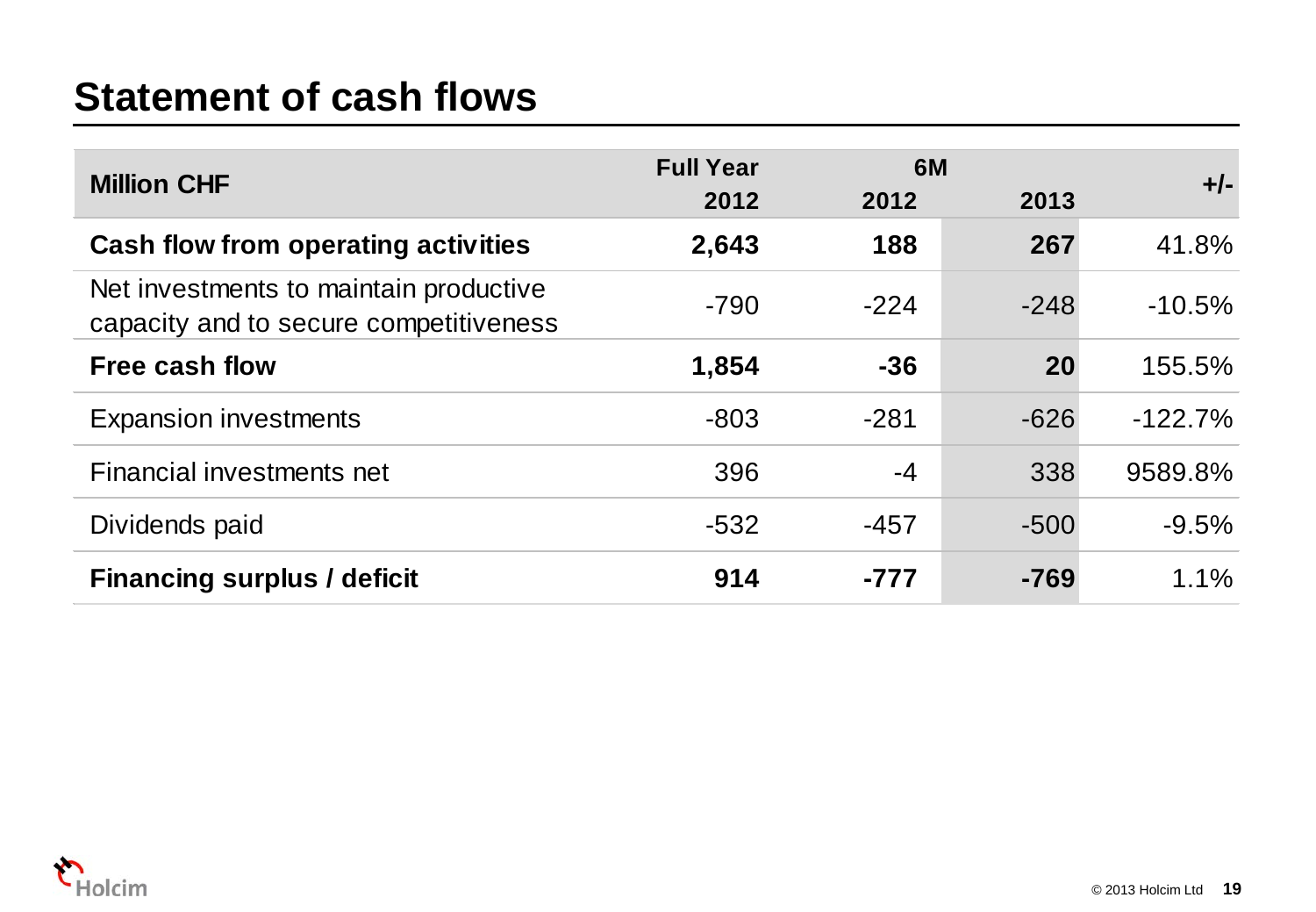Million CHF



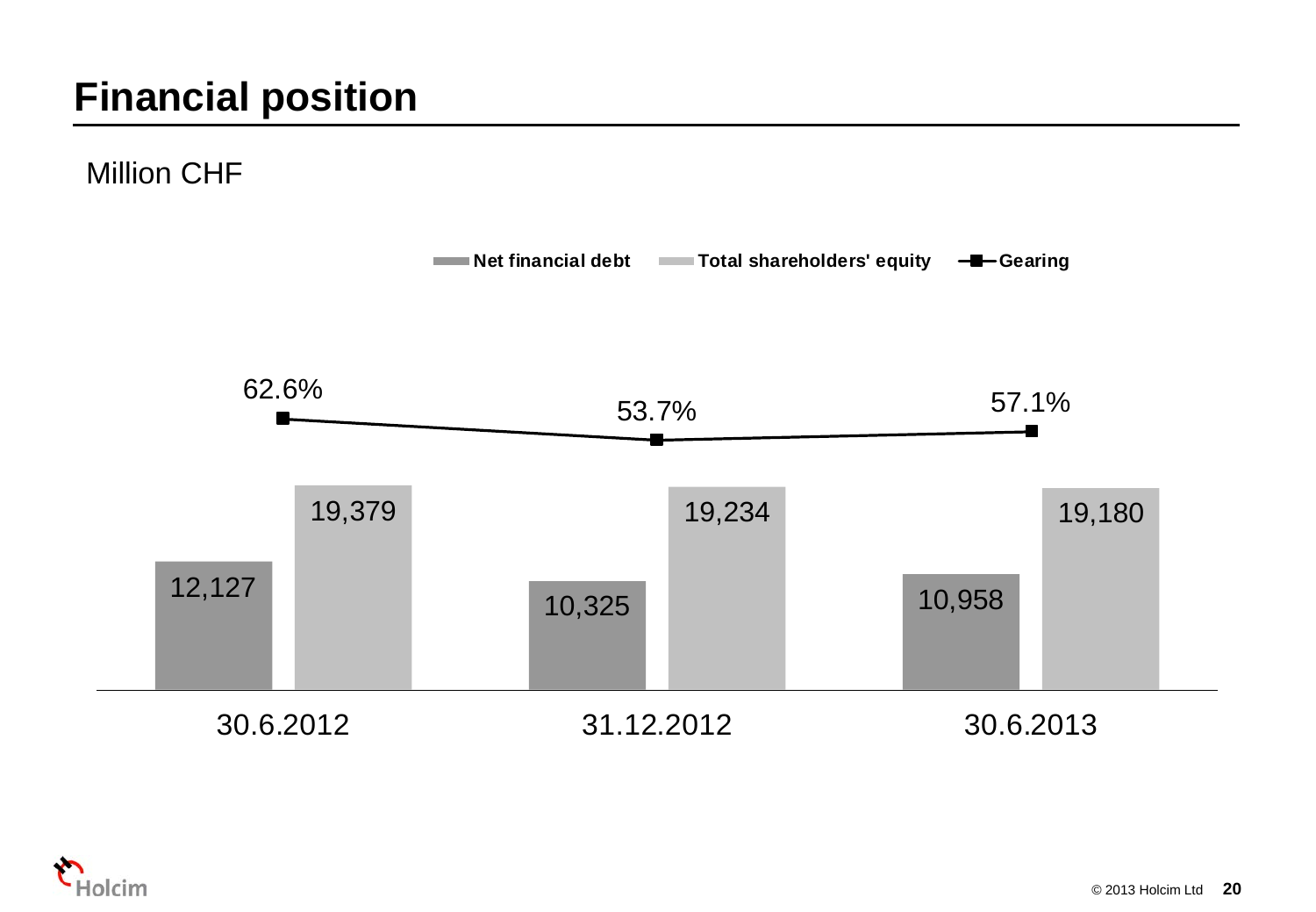# **Financial debt, maturities and liquidity as of June 30, 2013**

### **Maturity profile**<sup>1</sup> **(CHF million)**



### Liquidity summary

- Cash + marketable securities: CHF 2,642 million
- Cash + marketable securities + unused committed credit lines: CHF 7,198 million

### Debt summary

- Current financial liabilities<sup>1</sup>: CHF 3,631 million
- Fixed to floating ratio: 50% fixed
- Capital markets 77%; Loans 23%
- Corporate vs. subsidiary debt: 77% Corporate
- Ø total maturity: 4.0 years
- CP borrowings: CHF 536 million
- No financial covenants in Corporate credit lines

### ST/LT ratings summary as of July 16, 2013

- S&P Credit Rating: A-2 / BBB, outlook stable
- Fitch Credit Rating: F2 / BBB, outlook stable
- Moody's Credit Rating: P2 / Baa2, outlook stable

<sup>1</sup> After risk-related adjustments of CHF 540 million from current financial liabilities to long-term financial liabilities

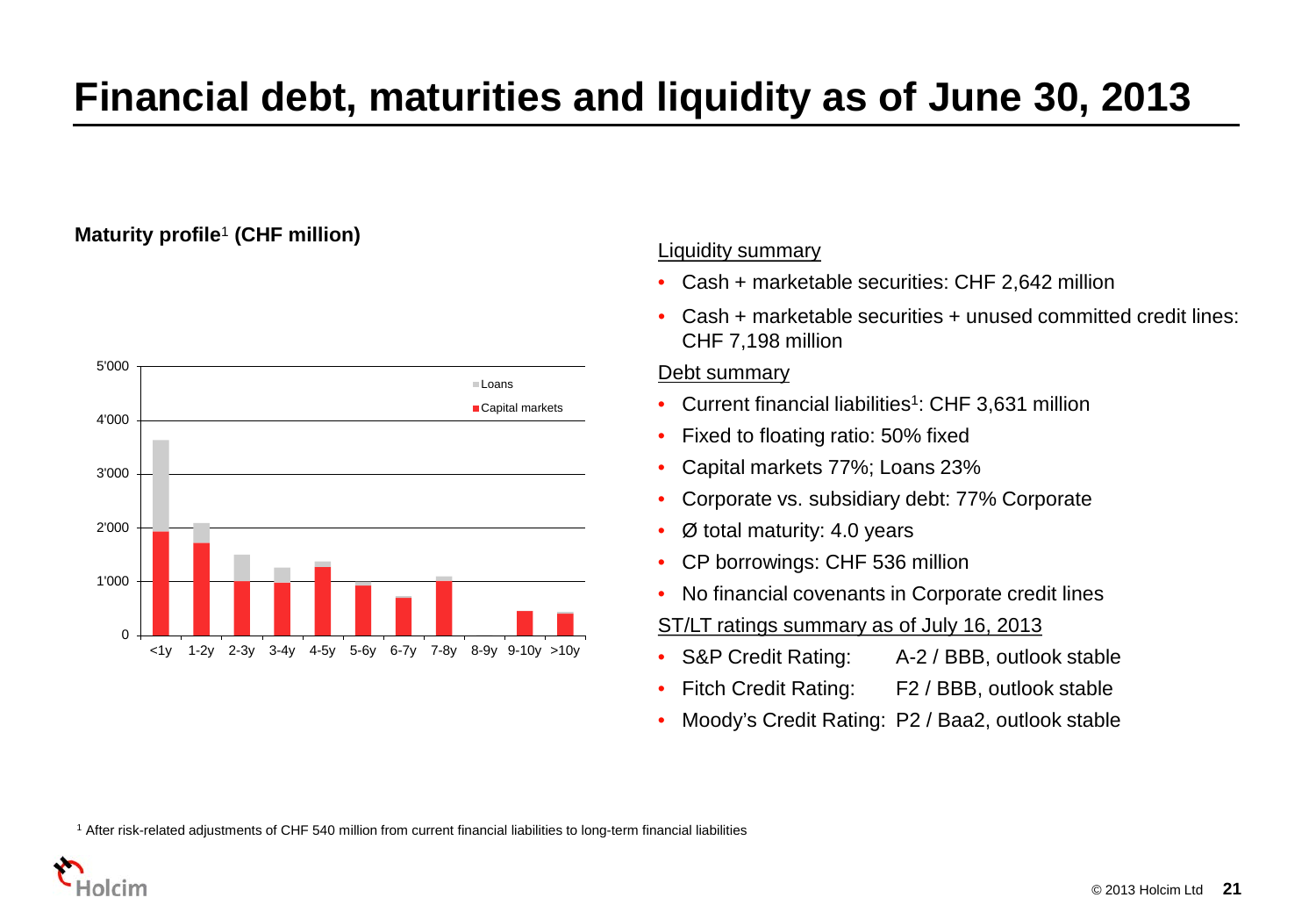# **Outlook for 2013**

- Asia Pacific: Positive development in Asia, stable cement demand in Pacific Rim
- Latin America: Higher demand for construction materials
- Europe: Only slight decrease in sales volumes; positive development of construction activity in Russia and Azerbaijan
- North America: Cement sales volumes similar to previous year
- Africa Middle East: Muted demand at previous year's level

Turning to operating EBITDA and operating profit, the Board of Directors and Executive Committee expect a further improvement of margins. The Holcim Leadership Journey, which gains further momentum, will contribute to this development. Under similar market conditions, organic growth in operating EBITDA and operating profit should be achieved in 2013.

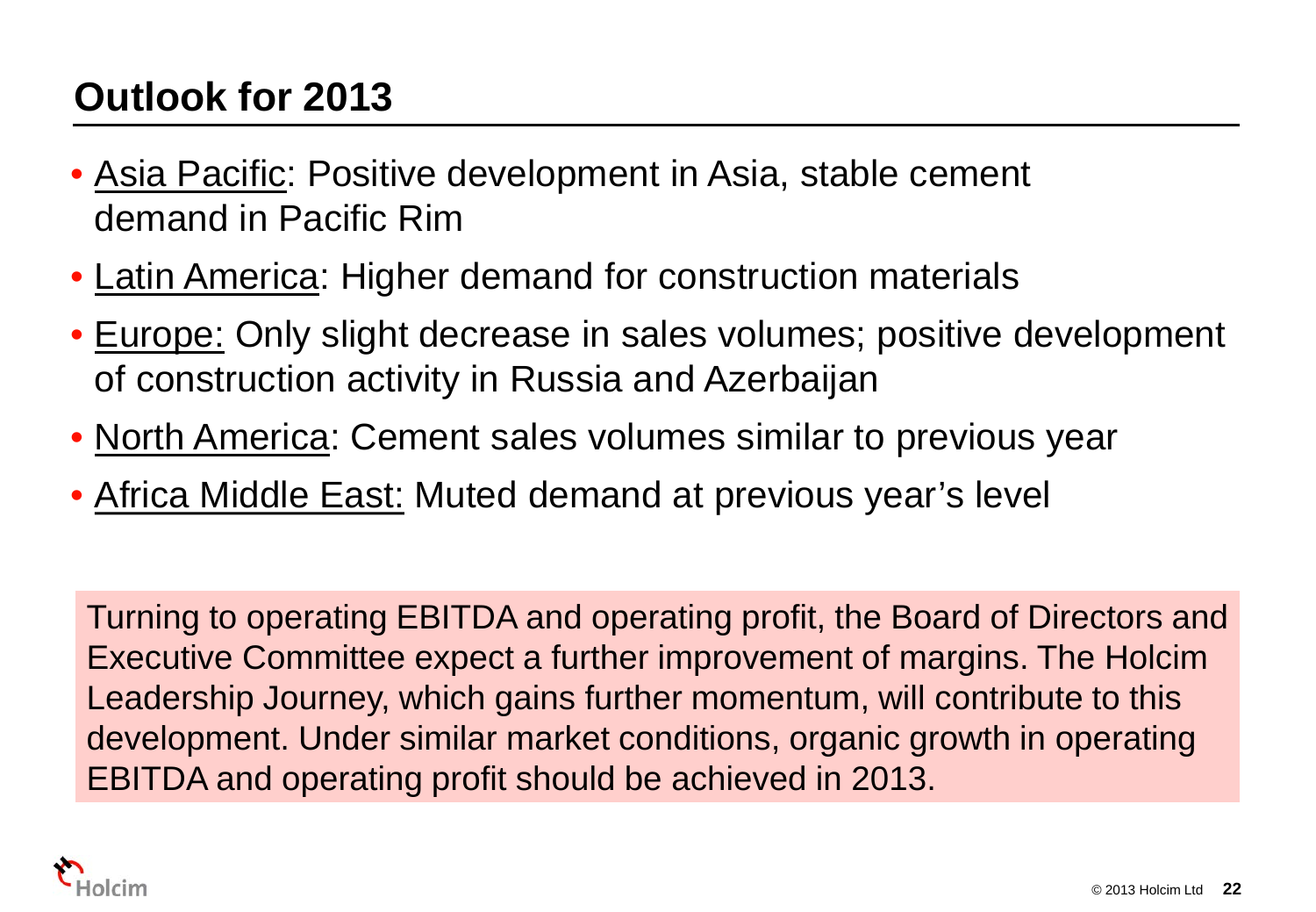# **Cost and capex guidance for 2013**

- Energy costs of around CHF 16 per tonne of cement produced
- Fixed costs to benefit from the measures taken by the Holcim Leadership Journey program
- Average interest rate slightly above the 4.8 percent level recorded in 2012
- Long term expected tax rate of 27 percent
- Maintenance capex of CHF 0.9 billion net
- Expansion capex of CHF 1.5 billion

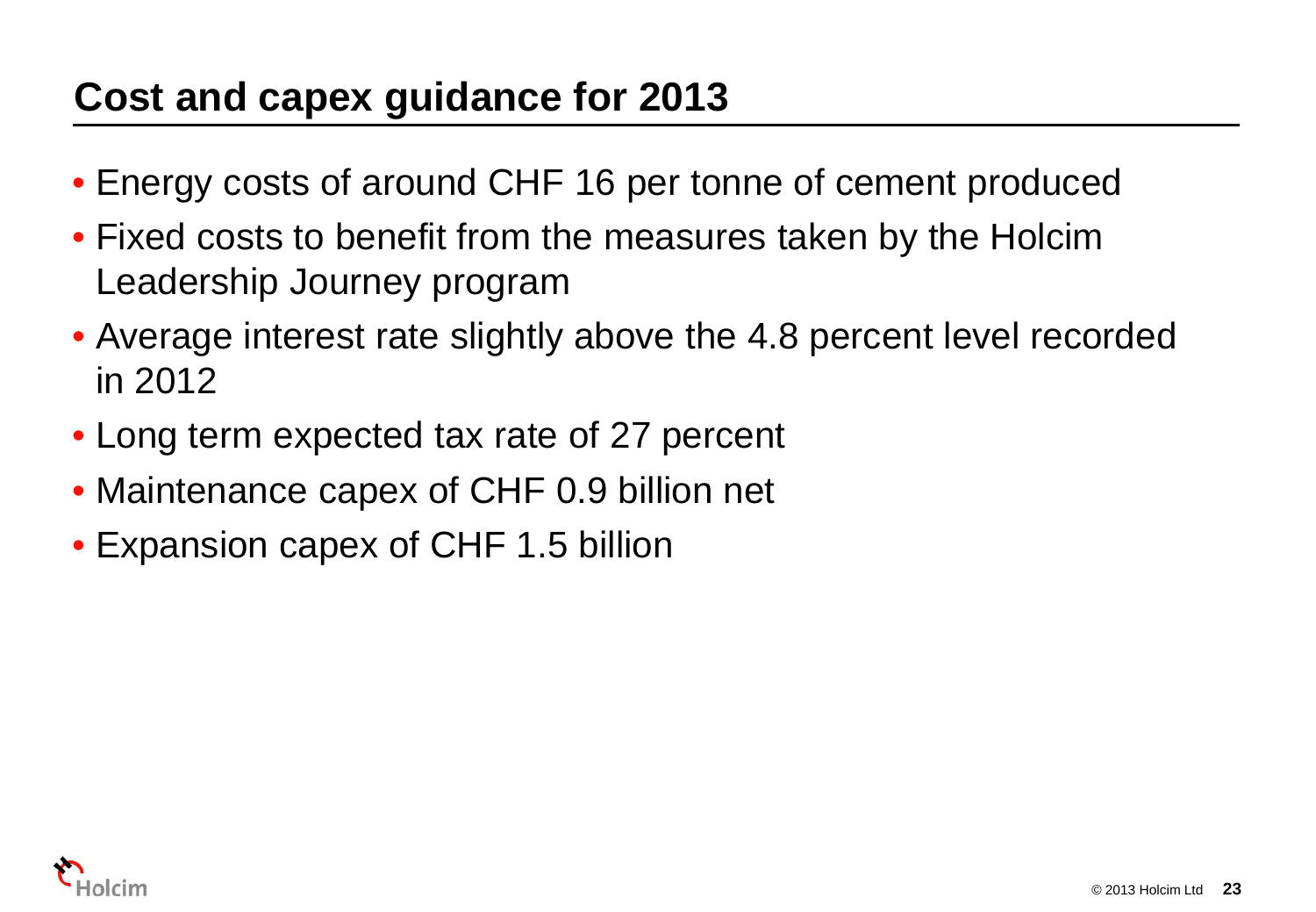# **Asia Pacific – regional overview**

| <b>Million CHF</b>                | 6M    |       |            |            |           |              |
|-----------------------------------|-------|-------|------------|------------|-----------|--------------|
| (if not otherwise stated)         | 2012  | 2013  | <b>LFL</b> | <b>CIS</b> | <b>FX</b> | <b>Total</b> |
| Cement volumes (mt)               | 37.8  | 36.4  | $-2.2%$    | $-1.4%$    |           | $-3.7%$      |
| - of which mature markets         | 2.2   | 1.7   | $-0.1%$    | $-24.5%$   |           | $-24.6%$     |
| - of which emerging markets       | 35.6  | 34.8  | $-2.4%$    | 0.0%       |           | $-2.4%$      |
| Aggregates volumes (mt)           | 13.5  | 12.2  | $-10.1%$   | 0.3%       |           | $-9.7%$      |
| - of which mature markets         | 12.4  | 11.2  | $-9.9%$    | 0.0%       |           | $-9.9%$      |
| - of which emerging markets       | 1.1   | 1.0   | $-11.6%$   | 3.8%       |           | $-7.8%$      |
| Ready-mix volumes $\text{(mm}^3)$ | 5.5   | 5.2   | $-1.2%$    | $-4.7%$    |           | $-5.9%$      |
| - of which mature markets         | 2.6   | 2.2   | $-5.4%$    | $-10.0%$   |           | $-15.4%$     |
| - of which emerging markets       | 2.9   | 3.0   | 2.6%       | 0.0%       |           | 2.6%         |
| Net sales                         | 4,203 | 3,936 | $-0.6%$    | $-3.9%$    | $-1.9%$   | $-6.4%$      |
| - of which mature markets         | 1,229 | 1,068 | 0.5%       | -13.3%     | $-0.3%$   | $-13.1%$     |
| - of which emerging markets       | 2,974 | 2,868 | $-1.0%$    | 0.0%       | $-2.6%$   | $-3.6%$      |
| <b>Operating EBITDA</b>           | 953   | 826   | $-7.8%$    | $-3.9%$    | $-1.7%$   | $-13.3%$     |
| - of which mature markets         | 207   | 157   | $-6.3%$    | $-17.6%$   | $-0.3%$   | $-24.2%$     |
| - of which emerging markets       | 746   | 669   | $-8.2%$    | $-0.1%$    | $-2.0%$   | $-10.3%$     |
| <b>Operating Profit</b>           | 694   | 597   | $-8.6%$    | $-3.7%$    | $-1.6%$   | $-14.0%$     |
| - of which mature markets         | 105   | 79    | $-0.2%$    | $-24.3%$   | $-0.4%$   | $-24.9%$     |
| - of which emerging markets       | 589   | 518   | $-10.1%$   | $-0.1%$    | $-1.9%$   | $-12.0%$     |

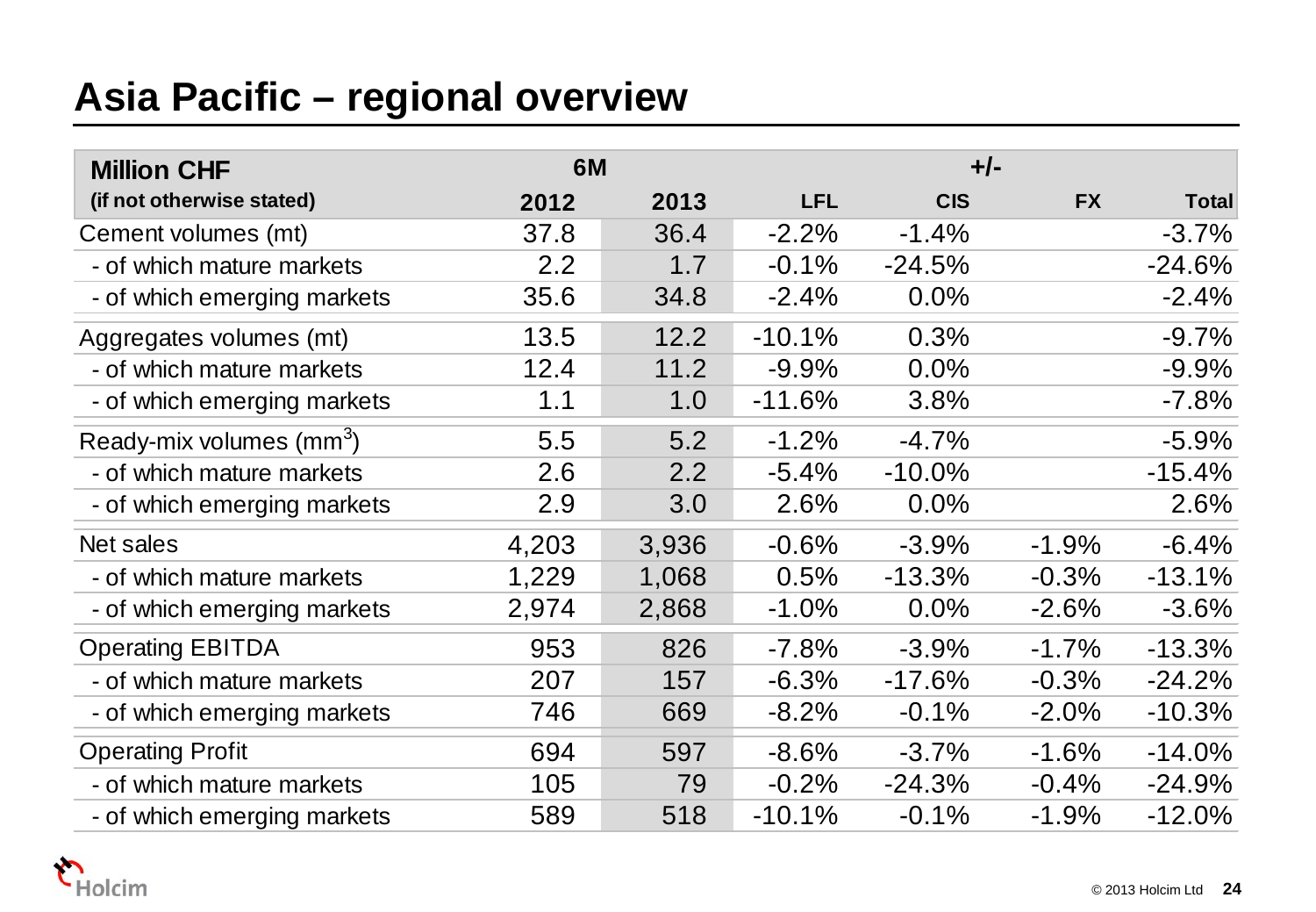# **Latin America – regional overview**

| <b>Million CHF</b>                   | <b>6M</b> |       |            | $+/-$      |           |              |
|--------------------------------------|-----------|-------|------------|------------|-----------|--------------|
| (if not otherwise stated)            | 2012      | 2013  | <b>LFL</b> | <b>CIS</b> | <b>FX</b> | <b>Total</b> |
| Cement volumes (mt)                  | 12.1      | 12.3  | 1.4%       | 0.0%       |           | 1.4%         |
| Aggregates volumes (mt)              | 7.0       | 5.5   | $-21.8%$   | 0.0%       |           | $-21.8%$     |
| Ready-mix volumes (mm <sup>3</sup> ) | 5.3       | 4.2   | $-20.0\%$  | 0.0%       |           | $-20.0%$     |
| Net sales                            | 1,707     | 1,718 | 2.0%       | $-0.4%$    | $-1.0%$   | 0.6%         |
| <b>Operating EBITDA</b>              | 462       | 500   | 8.7%       | 0.1%       | $-0.4%$   | 8.4%         |
| <b>Operating Profit</b>              | 358       | 390   | 9.5%       | 0.2%       | $-0.6%$   | 9.0%         |

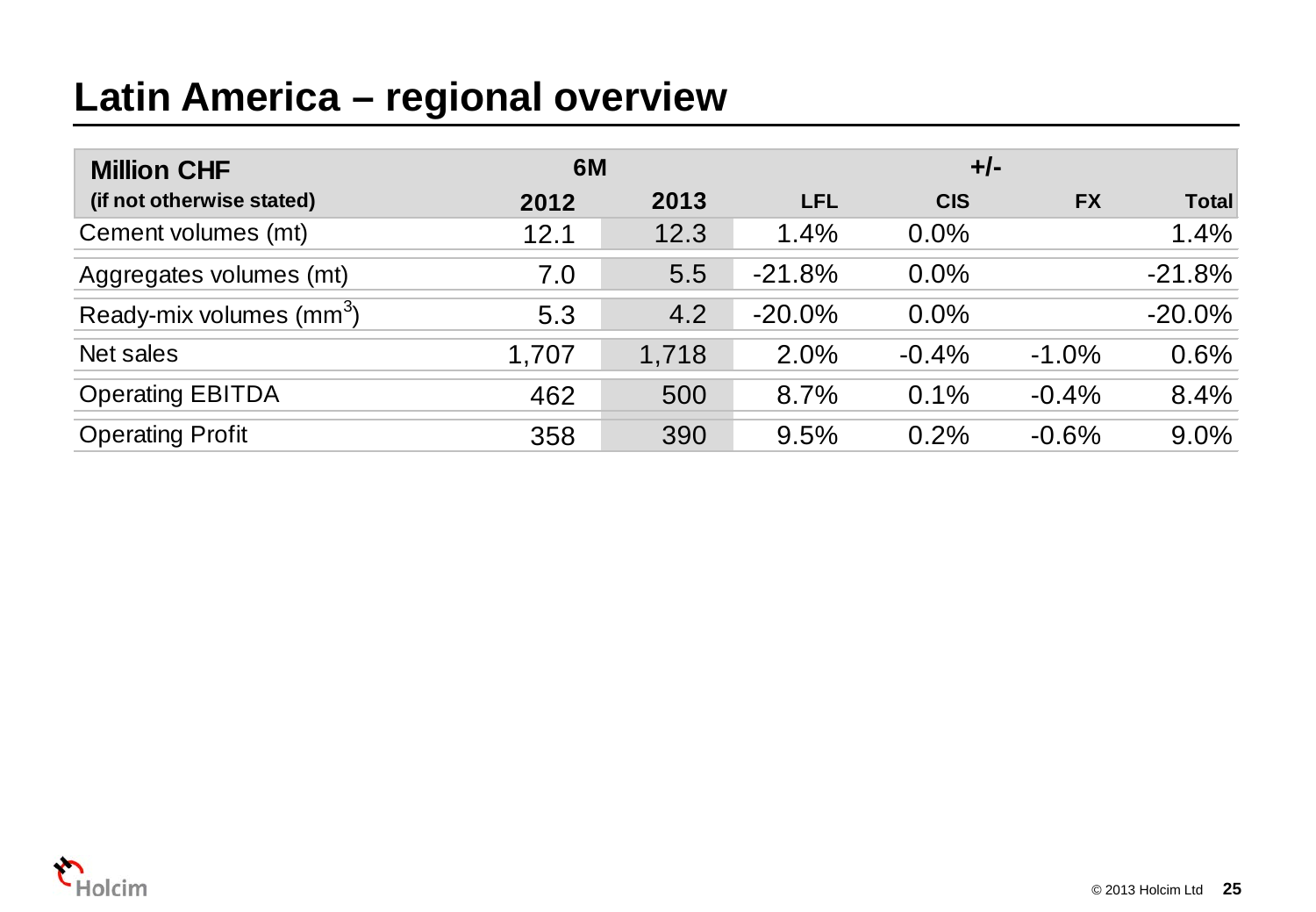# **Europe – regional overview**

| <b>Million CHF</b>                   |       | 6M    |            |            | $+/-$     |              |  |  |
|--------------------------------------|-------|-------|------------|------------|-----------|--------------|--|--|
| (if not otherwise stated)            | 2012  | 2013  | <b>LFL</b> | <b>CIS</b> | <b>FX</b> | <b>Total</b> |  |  |
| Cement volumes (mt)                  | 12.3  | 12.1  | $-1.5%$    | 0.0%       |           | $-1.5%$      |  |  |
| - of which mature markets            | 7.4   | 7.1   | $-4.2%$    | 0.0%       |           | $-4.2%$      |  |  |
| - of which emerging markets          | 4.9   | 5.0   | 2.7%       | 0.0%       |           | 2.7%         |  |  |
| Aggregates volumes (mt)              | 35.2  | 34.4  | $-0.2%$    | $-2.0%$    |           | $-2.2%$      |  |  |
| - of which mature markets            | 31.0  | 30.7  | 1.5%       | $-2.3%$    |           | $-0.8%$      |  |  |
| - of which emerging markets          | 4.2   | 3.6   | $-12.8%$   | 0.0%       |           | $-12.8%$     |  |  |
| Ready-mix volumes (mm <sup>3</sup> ) | 7.1   | 5.7   | $-6.9%$    | $-13.3%$   |           | $-20.1%$     |  |  |
| - of which mature markets            | 6.3   | 5.0   | $-5.0%$    | $-14.9%$   |           | $-19.9%$     |  |  |
| - of which emerging markets          | 0.8   | 0.6   | $-22.0%$   | 0.0%       |           | $-22.0%$     |  |  |
| Net sales                            | 2,783 | 2,611 | $-2.1%$    | $-4.6%$    | 0.5%      | $-6.2%$      |  |  |
| - of which mature markets            | 2,268 | 2,091 | $-2.6%$    | $-5.6%$    | 0.4%      | $-7.8%$      |  |  |
| - of which emerging markets          | 515   | 520   | 0.1%       | 0.0%       | 1.0%      | 1.0%         |  |  |
| <b>Operating EBITDA</b>              | 279   | 352   | 27.0%      | $-1.8%$    | 0.7%      | 26.0%        |  |  |
| - of which mature markets            | 165   | 241   | 48.9%      | $-3.0\%$   | 0.3%      | 46.3%        |  |  |
| - of which emerging markets          | 117   | 111   | $-6.1%$    | 0.0%       | 1.2%      | $-5.0%$      |  |  |
| <b>Operating Profit</b>              | 23    | 98    | 326.4%     | $-0.1%$    | $-2.8%$   | 323.4%       |  |  |
| - of which mature markets            | $-23$ | 71    | 416.6%     | $-0.3%$    | $-5.0%$   | 411.3%       |  |  |
| - of which emerging markets          | 46    | 27    | $-43.2%$   | 0.1%       | 1.1%      | $-42.0%$     |  |  |

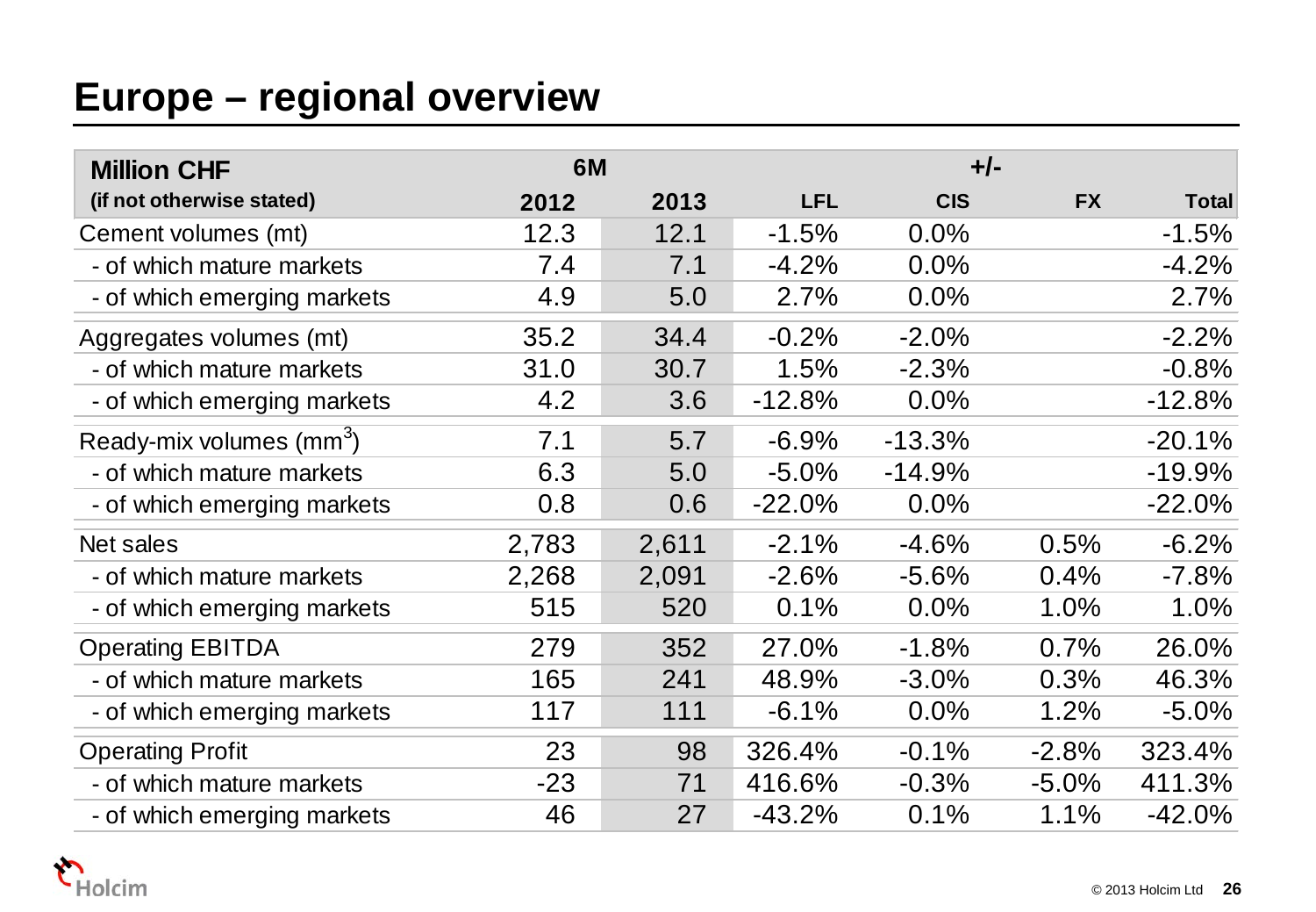# **North America – regional overview**

| <b>Million CHF</b>                   | <b>6M</b> |       |            | $+/-$      |           |              |
|--------------------------------------|-----------|-------|------------|------------|-----------|--------------|
| (if not otherwise stated)            | 2012      | 2013  | <b>LFL</b> | <b>CIS</b> | <b>FX</b> | <b>Total</b> |
| Cement volumes (mt)                  | 5.4       | 5.0   | $-7.0\%$   | 0.4%       |           | $-6.7%$      |
| Aggregates volumes (mt)              | 18.0      | 16.3  | $-9.2%$    | $-0.3%$    |           | $-9.5%$      |
| Ready-mix volumes (mm <sup>3</sup> ) | 3.6       | 3.3   | $-8.6%$    | $-0.7%$    |           | $-9.4%$      |
| Net sales                            | 1,343     | 1,259 | $-6.9%$    | 0.1%       | 0.5%      | $-6.3%$      |
| <b>Operating EBITDA</b>              | 138       | 126   | $-10.3%$   | 1.0%       | 0.5%      | $-8.8%$      |
| <b>Operating Profit</b>              | $-15$     | $-20$ | $-38.6%$   | 10.1%      | $-2.2%$   | $-30.7%$     |

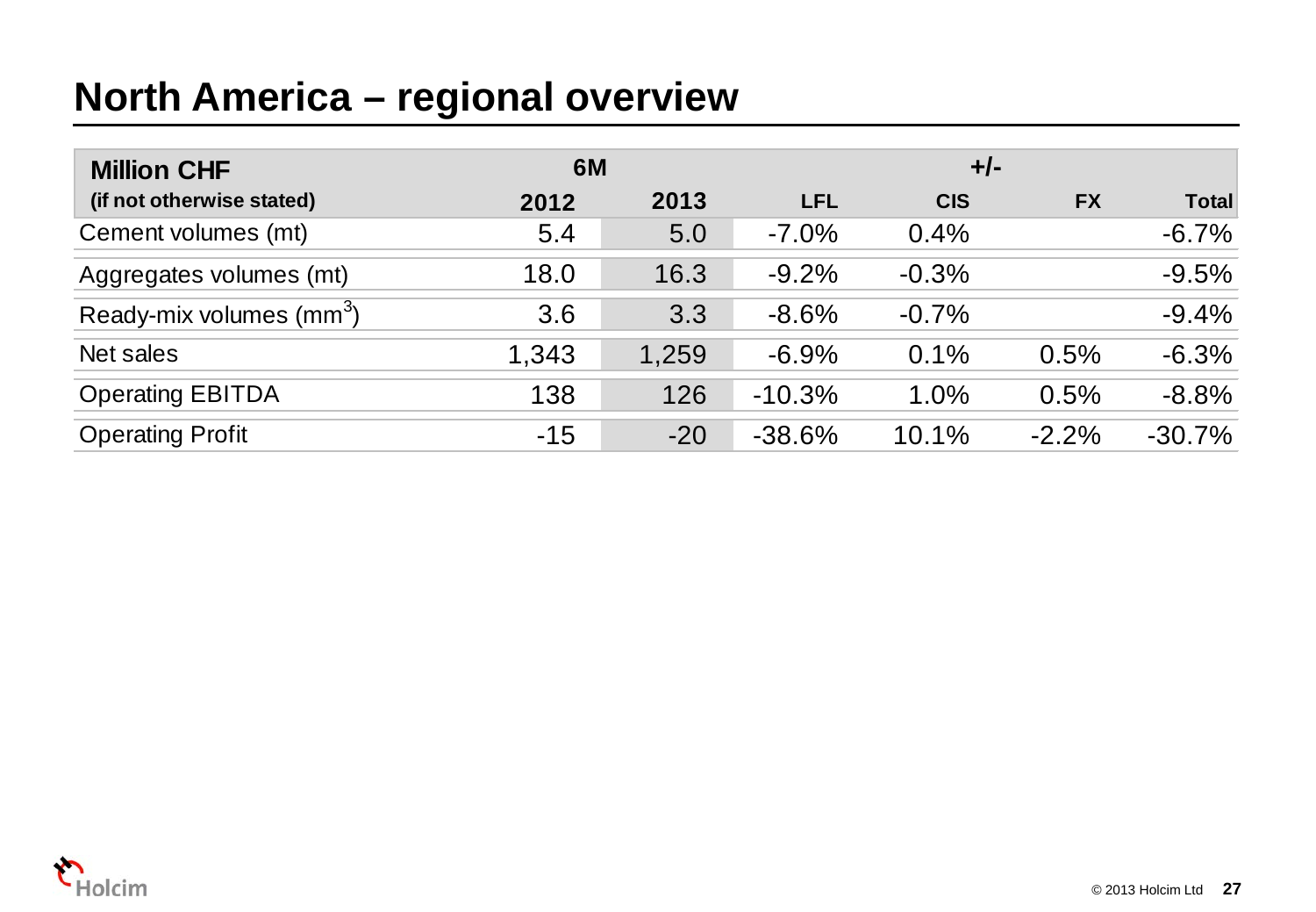# **Africa Middle East – regional overview**

| <b>Million CHF</b>                   | <b>6M</b> |      |            | $+/-$      |           |              |
|--------------------------------------|-----------|------|------------|------------|-----------|--------------|
| (if not otherwise stated)            | 2012      | 2013 | <b>LFL</b> | <b>CIS</b> | <b>FX</b> | <b>Total</b> |
| Cement volumes (mt)                  | 4.5       | 3.9  | $-13.1%$   | $0.0\%$    |           | $-13.1%$     |
| Aggregates volumes (mt)              | 1.1       | 1.1  | $-3.0\%$   | $0.0\%$    |           | $-3.0%$      |
| Ready-mix volumes (mm <sup>3</sup> ) | 0.6       | 0.4  | $-31.0%$   | $0.0\%$    |           | $-31.0%$     |
| Net sales                            | 498       | 444  | $-11.9%$   | $0.0\%$    | 1.1%      | $-10.8%$     |
| <b>Operating EBITDA</b>              | 160       | 144  | $-11.5%$   | $0.0\%$    | 1.3%      | $-10.2%$     |
| <b>Operating Profit</b>              | 136       | 115  | $-16.5%$   | 0.0%       | 1.2%      | $-15.3%$     |

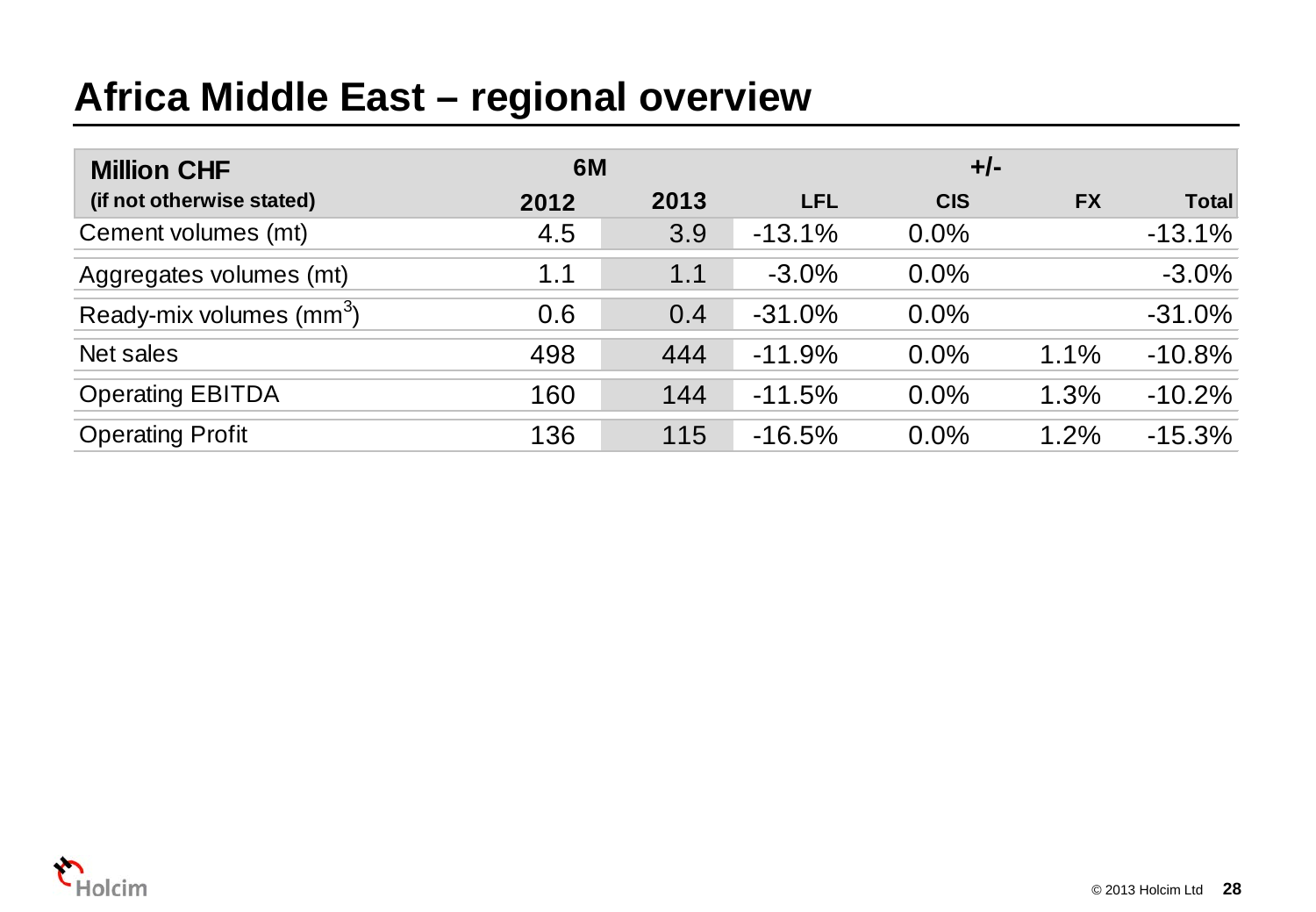|                           | <b>Domestic cement prices</b> | <b>Domestic clinker and</b><br>cement volumes |
|---------------------------|-------------------------------|-----------------------------------------------|
|                           | $\triangle$ 6M 12/6M 13 $*$   | $\triangle$ 6M 12/6M 13                       |
| Asia Pacific <sup>1</sup> | 1.4%                          | $-2.2%$                                       |
| India                     | $-2.6%$                       | $-2.5%$                                       |
| Sri Lanka                 | 18.7%                         | $-9.3%$                                       |
| <b>Bangladesh</b>         | 0.8%                          | $-3.5%$                                       |
| Vietnam                   | $-0.4%$                       | $-4.4%$                                       |
| Malaysia                  | $-5.4%$                       | 4.3%                                          |
| Indonesia                 | 8.0%                          | $-1.4%$                                       |
| <b>Philippines</b>        | 9.4%                          | 0.8%                                          |
| Australia                 | 0.3%                          | $1.2\%$ 2                                     |
| New Zealand               | $-1.4%$                       | $-9.9%$                                       |

\* If not otherwise indicated calculation based on local currencies 1Weighted average like-for-like

<sup>2</sup> Adjusted for sale of 25% in Cement Australia as of March 28, 2013

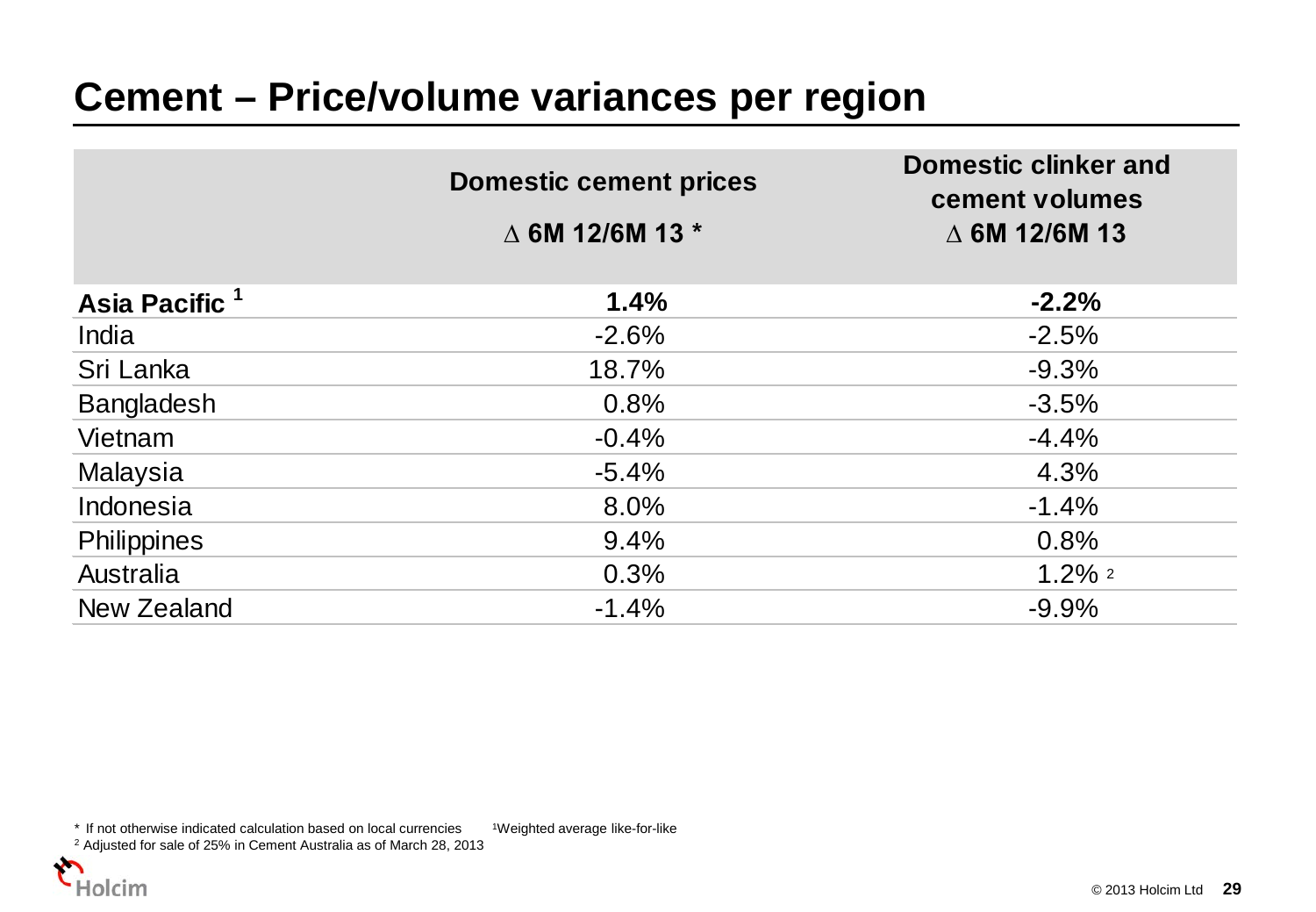|                            | <b>Domestic cement prices</b><br>$\triangle$ 6M 12/6M 13 $*$ | <b>Domestic clinker and</b><br>cement volumes<br>$\triangle$ 6M 12/6M 13 |
|----------------------------|--------------------------------------------------------------|--------------------------------------------------------------------------|
| Latin America <sup>1</sup> | 3.4%                                                         | 1.4%                                                                     |
| <b>Mexico</b>              | $-5.1%$                                                      | $-8.7%$                                                                  |
| El Salvador                | $3.0\%$ <sup>2</sup>                                         | $-3.0%$                                                                  |
| Costa Rica                 | 19.1% 2                                                      | 16.9%                                                                    |
| Nicaragua                  | 6.1% $2$                                                     | $-2.1%$                                                                  |
| Colombia                   | 7.3%                                                         | $-2.3%$                                                                  |
| Ecuador                    | $3.5\%$ 2                                                    | 18.2%                                                                    |
| <b>Brazil</b>              | 4.1%                                                         | $-2.6%$                                                                  |
| Chile                      | 0.5%                                                         | $-3.1%$                                                                  |
| Argentina                  | 15.9%                                                        | 3.9%                                                                     |

\* If not otherwise indicated calculation based on local currencies 1Weighted average like-for-like 2 Calculation in USD

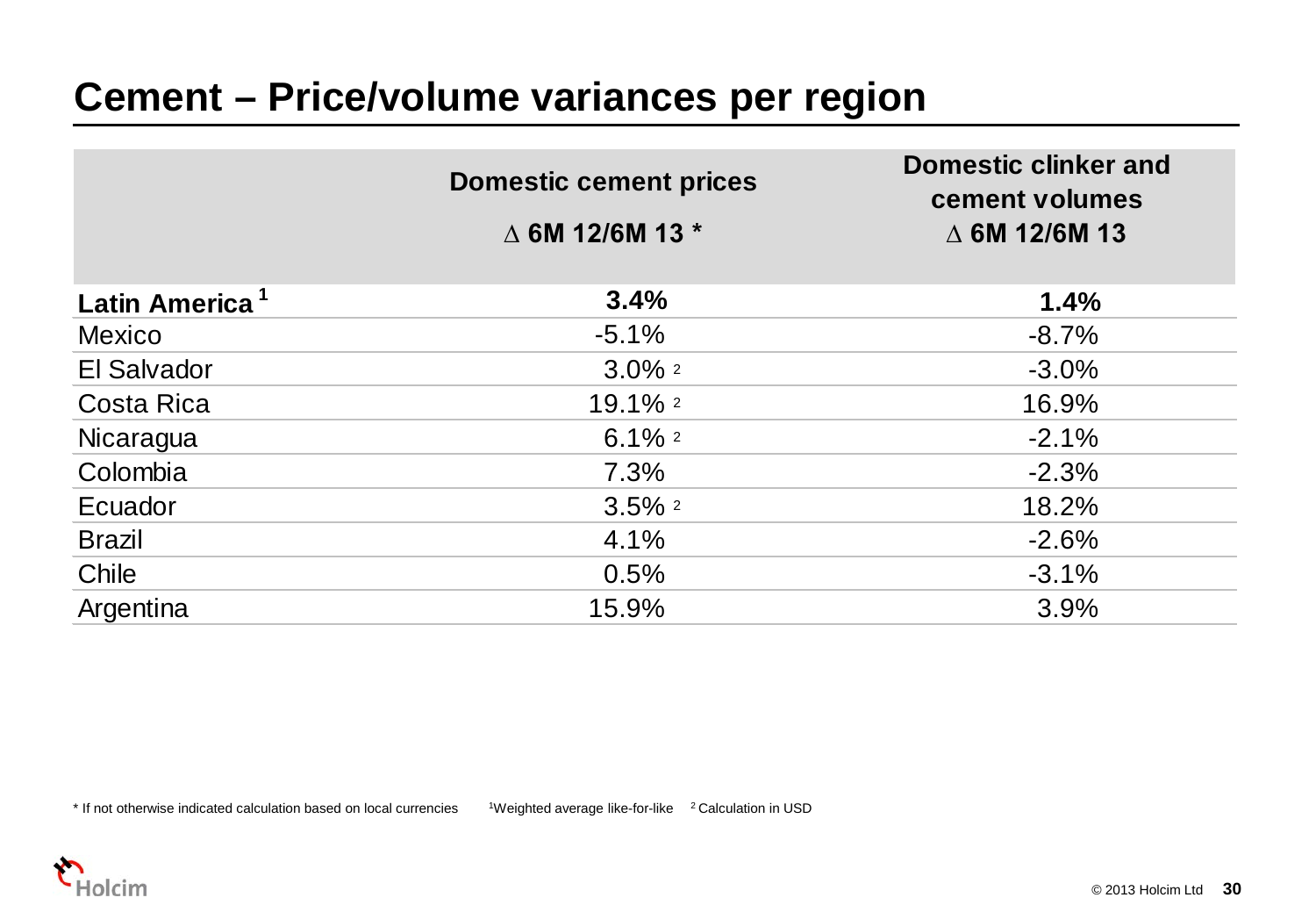|                       | <b>Domestic cement prices</b> | <b>Domestic clinker and</b><br>cement volumes |
|-----------------------|-------------------------------|-----------------------------------------------|
|                       | $\triangle$ 6M 12/6M 13 $*$   | $\triangle$ 6M 12/6M 13                       |
| Europe <sup>1</sup>   | $-2.1%$                       | $-1.5%$                                       |
| <b>Belgium</b>        | $-6.9%$                       | $-6.7%$                                       |
| France                | 2.2%                          | $-13.2%$                                      |
| Germany               | 1.3%                          | $-15.5%$                                      |
| Switzerland           | $-2.6%$                       | $-1.3%$                                       |
| <b>Italy</b>          | $-0.3%$                       | $-11.1%$                                      |
| Hungary               | 3.9%                          | $-20.3%$                                      |
| <b>Czech Republic</b> | $-3.6%$                       | $-17.0%$                                      |
| Slovakia              | $-3.5%$                       | 26.1%                                         |
| Croatia               | $-8.1%$                       | $-0.7%$                                       |
| Romania               | 3.1%                          | $-0.7%$                                       |
| <b>Bulgaria</b>       | $-2.8%$                       | 6.4%                                          |
| Serbia                | $-2.0%$                       | $-14.2%$                                      |
| <b>Russia</b>         | $-6.8%$                       | 10.7%                                         |
| Azerbaijan            | 0.1%                          | 26.9%                                         |
| Spain                 | $-3.3%$                       | $-11.9%$                                      |

\* If not otherwise indicated calculation based on local currencies 1 Weighted average like-for-like

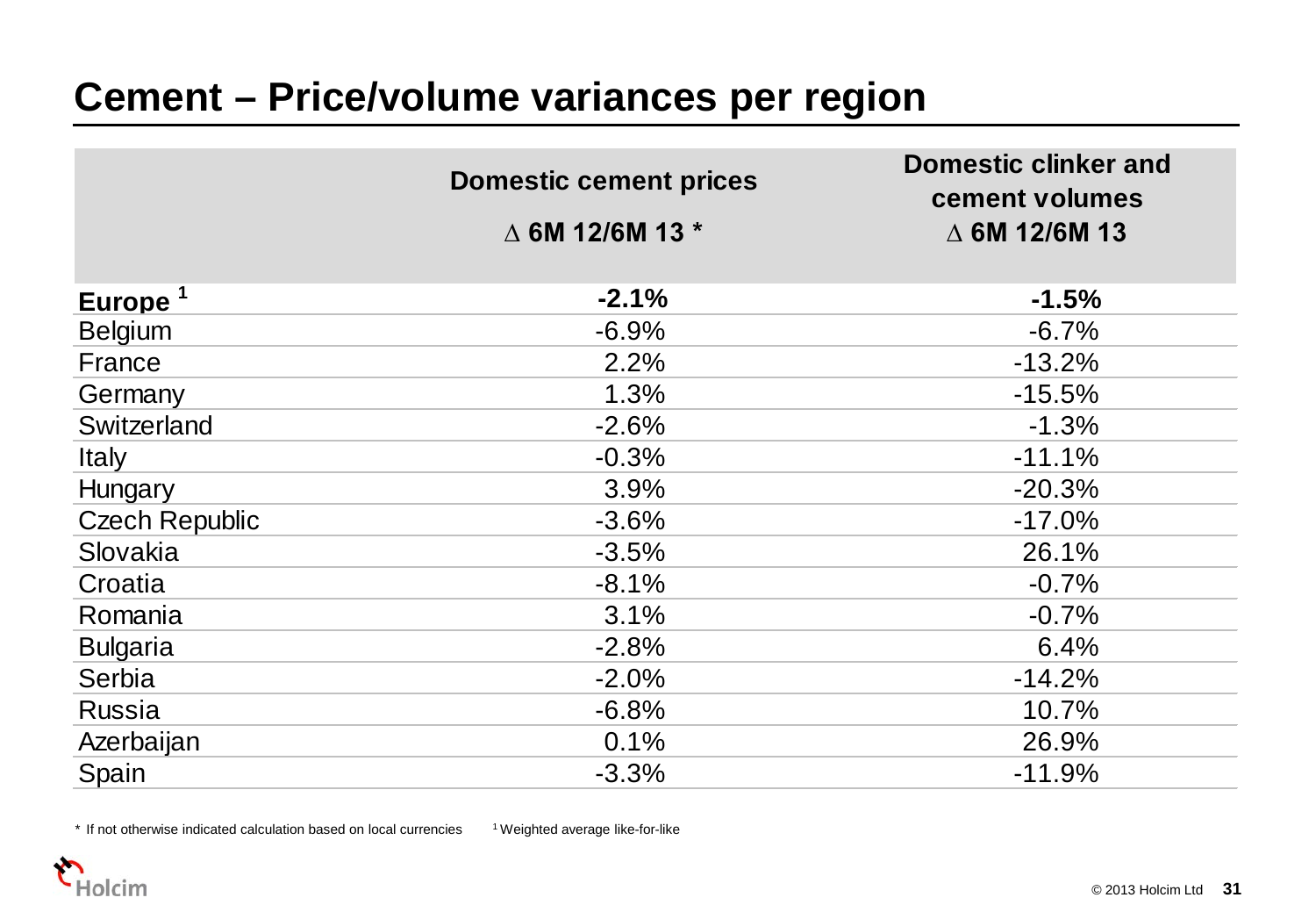|                                 | <b>Domestic cement prices</b> | <b>Domestic clinker and</b><br>cement volumes |
|---------------------------------|-------------------------------|-----------------------------------------------|
|                                 | $\triangle$ 6M 12/6M 13 $*$   | $\triangle$ 6M 12/6M 13                       |
| North America <sup>1</sup>      | 2.9%                          | $-7.0%$                                       |
| Canada                          | 2.5%                          | $-15.0%$                                      |
| <b>USA</b>                      | 6.2%                          | $-5.6%$                                       |
| Africa Middle East <sup>1</sup> | 2.6%                          | $-13.1%$                                      |
| Morocco <sup>2</sup>            |                               |                                               |
| Lebanon $^2$                    |                               |                                               |
| <b>Indian Ocean</b>             | 1.7%                          | $-4.7%$                                       |
| <b>Ivory Coast</b>              | 0.4%                          | $-6.3%$                                       |
| Guinea                          | $-14.3%$                      | $-36.1%$                                      |
| <b>Group</b>                    | 1.8%                          | $-2.9%$                                       |

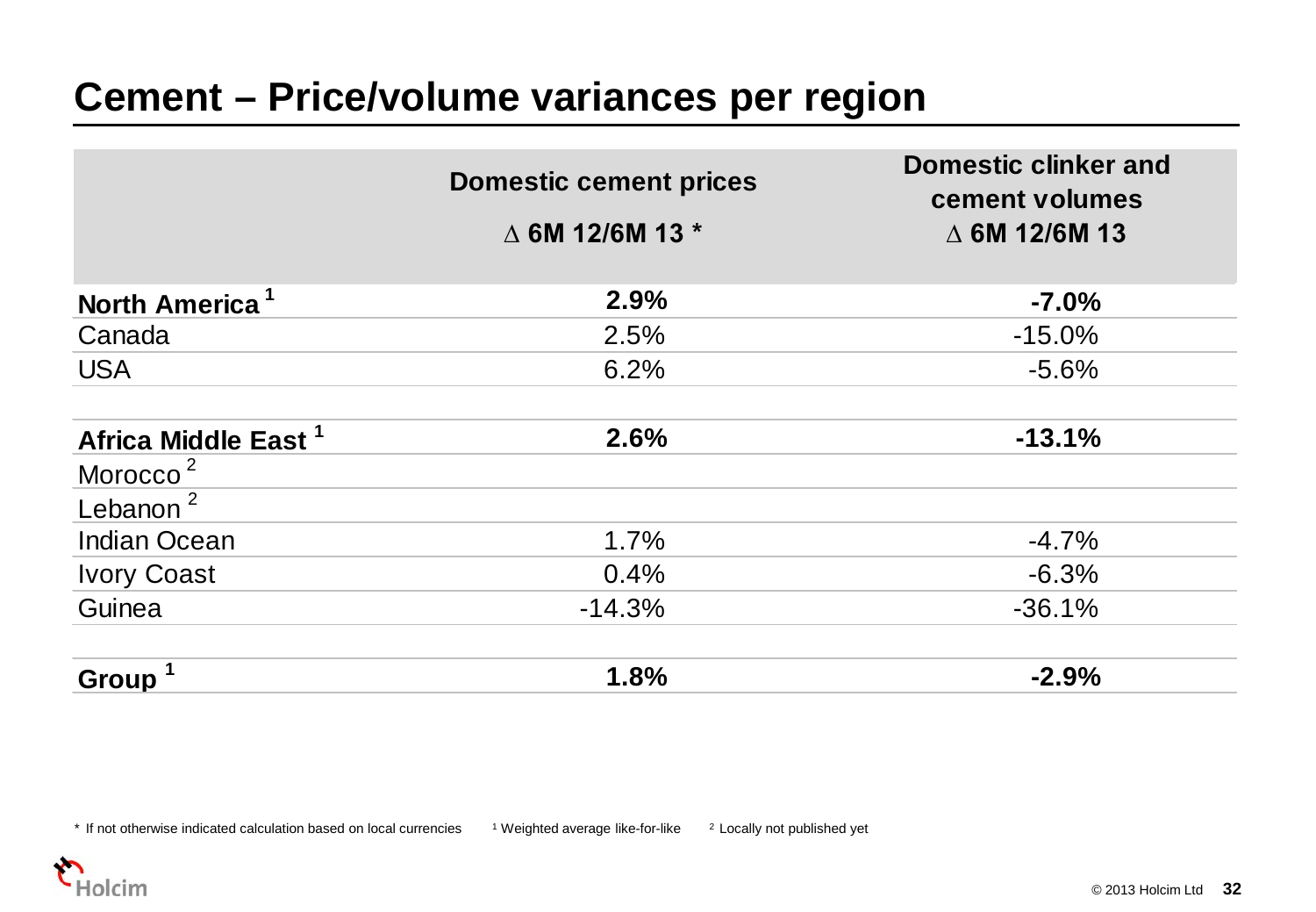# **Aggregates – Price/volume variances per region**

|                            | <b>Domestic aggregates</b><br>prices<br>$\triangle$ 6M 12/6M 13 $*$ | <b>Domestic aggregates</b><br>volumes<br>$\triangle$ 6M 12/6M 13 |
|----------------------------|---------------------------------------------------------------------|------------------------------------------------------------------|
| Asia Pacific <sup>1</sup>  | 3.9%                                                                | $-10.1%$                                                         |
| Indonesia                  | 20.5%                                                               | $-4.7%$                                                          |
| Australia                  | 3.9%                                                                | $-10.4%$                                                         |
| Latin America <sup>1</sup> | 8.8%                                                                | $-21.8%$                                                         |
| <b>Mexico</b>              | 4.5%                                                                | $-17.1%$                                                         |
| <b>Brazil</b>              | 4.3%                                                                | 5.8%                                                             |

\* If not otherwise indicated calculation based on local currencies 1 Weighted average like-for-like

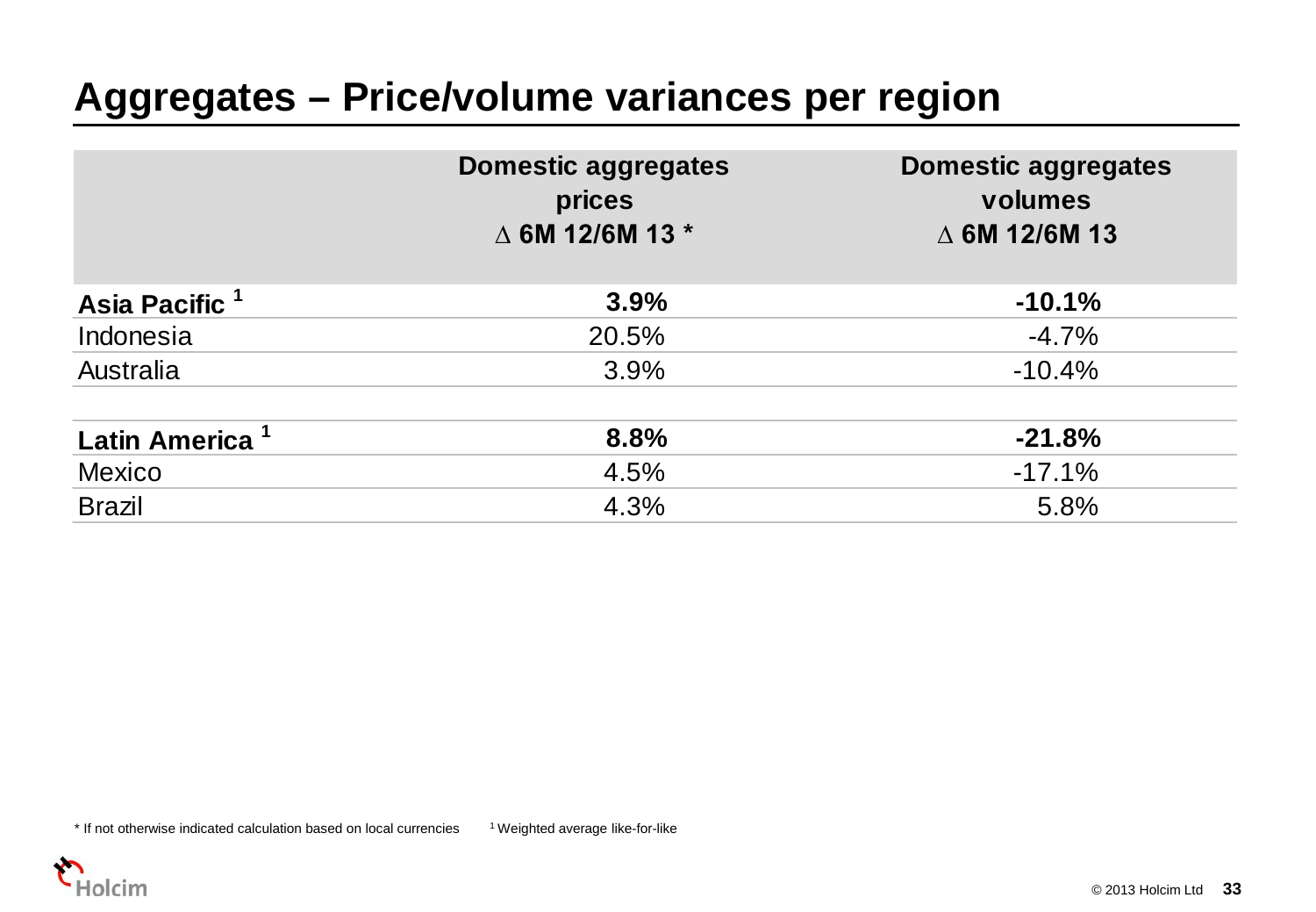# **Aggregates – Price/volume variances per region**

|                            | <b>Domestic aggregates</b><br>prices<br>△ 6M 12/6M 13 * | <b>Domestic aggregates</b><br>volumes<br>$\triangle$ 6M 12/6M 13 |
|----------------------------|---------------------------------------------------------|------------------------------------------------------------------|
| Europe <sup>1</sup>        | 2.0%                                                    | $-0.2%$                                                          |
| <b>United Kingdom</b>      | 0.2%                                                    | 2.1%                                                             |
| <b>Belgium</b>             | 0.9%                                                    | $-5.7%$                                                          |
| France                     | $-3.6%$                                                 | 26.1%                                                            |
| Germany                    | 0.4%                                                    | $-26.0%$                                                         |
| Switzerland                | $-8.5%$                                                 | 12.2%                                                            |
| <b>Italy</b>               | $-21.0%$                                                | 5.8%                                                             |
| Romania                    | $-15.8%$                                                | $-27.7%$                                                         |
| <b>Bulgaria</b>            | $-2.5%$                                                 | 13.8%                                                            |
| Spain                      | 0.1%                                                    | $-35.4%$                                                         |
| North America <sup>1</sup> | 3.0%                                                    | $-9.2%$                                                          |
| Canada                     | $-0.5%$                                                 | $-8.5%$                                                          |
| <b>United States</b>       | 5.2%                                                    | $-10.0%$                                                         |

\* If not otherwise indicated calculation based on local currencies 1 Weighted average like-for-like

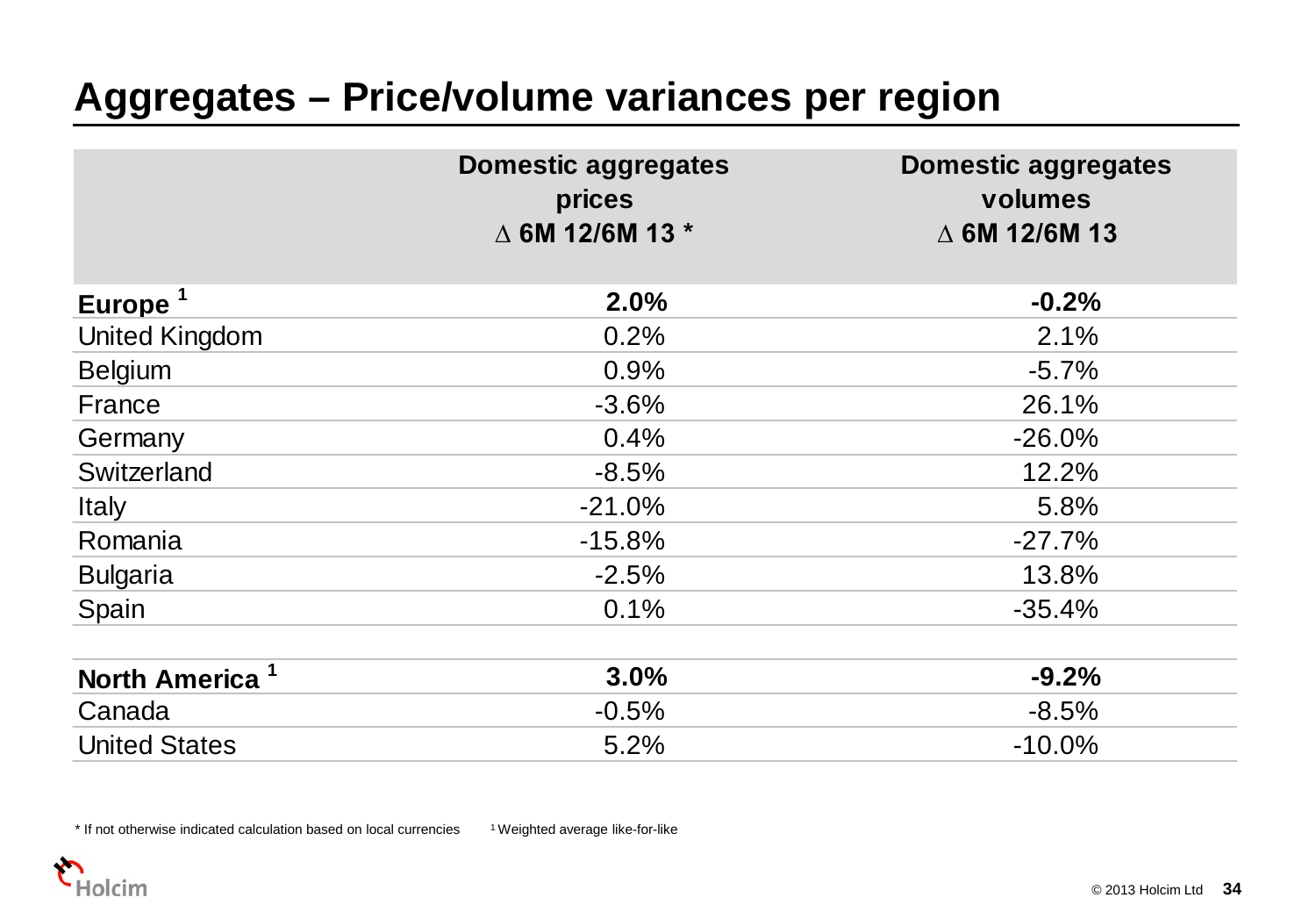### Contact information

Corporate Communications Phone +41 58 858 87 10 Fax +41 58 858 87 19 communications@holcim.com

Investor Relations Phone +41 58 858 87 87 Fax +41 58 858 80 09 investor.relations@holcim.com www.holcim.com/investors

Mailing list: www.holcim.com/subscribe

|  |  | Event calendar |
|--|--|----------------|
|--|--|----------------|

| November 5, 2013  | Press and analyst conference for the<br>third quarter 2013 |
|-------------------|------------------------------------------------------------|
| February 26, 2014 | Press and analyst conference on<br>annual results for 2013 |
| April 29, 2014    | General meeting of shareholders                            |

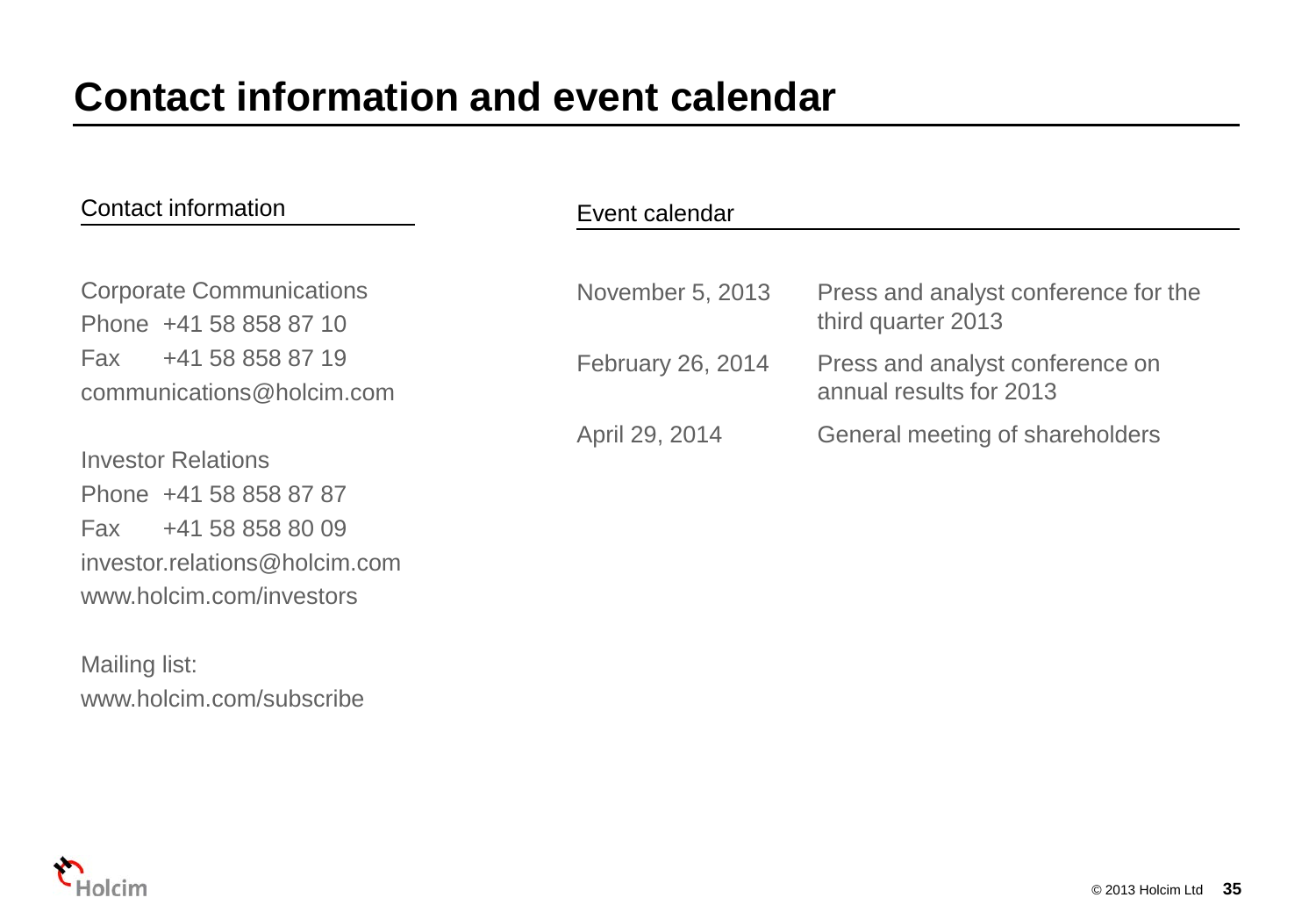Cautionary statement regarding forward-looking statements

This presentation may contain certain forward-looking statements relating to the Group's future business, development and economic performance.

Such statements may be subject to a number of risks, uncertainties and other important factors, such as but not limited to (1) competitive pressures; (2) legislative and regulatory developments; (3) global, macroeconomic and political trends; (4) fluctuations in currency exchange rates and general financial market conditions; (5) delay or inability in obtaining approvals from authorities; (6) technical developments; (7) litigation; (8) adverse publicity and news coverage, which could cause actual development and results to differ materially from the statements made in this presentation. Holcim assumes no obligation to update or alter forward-looking statements whether as a result of new information, future events or otherwise.

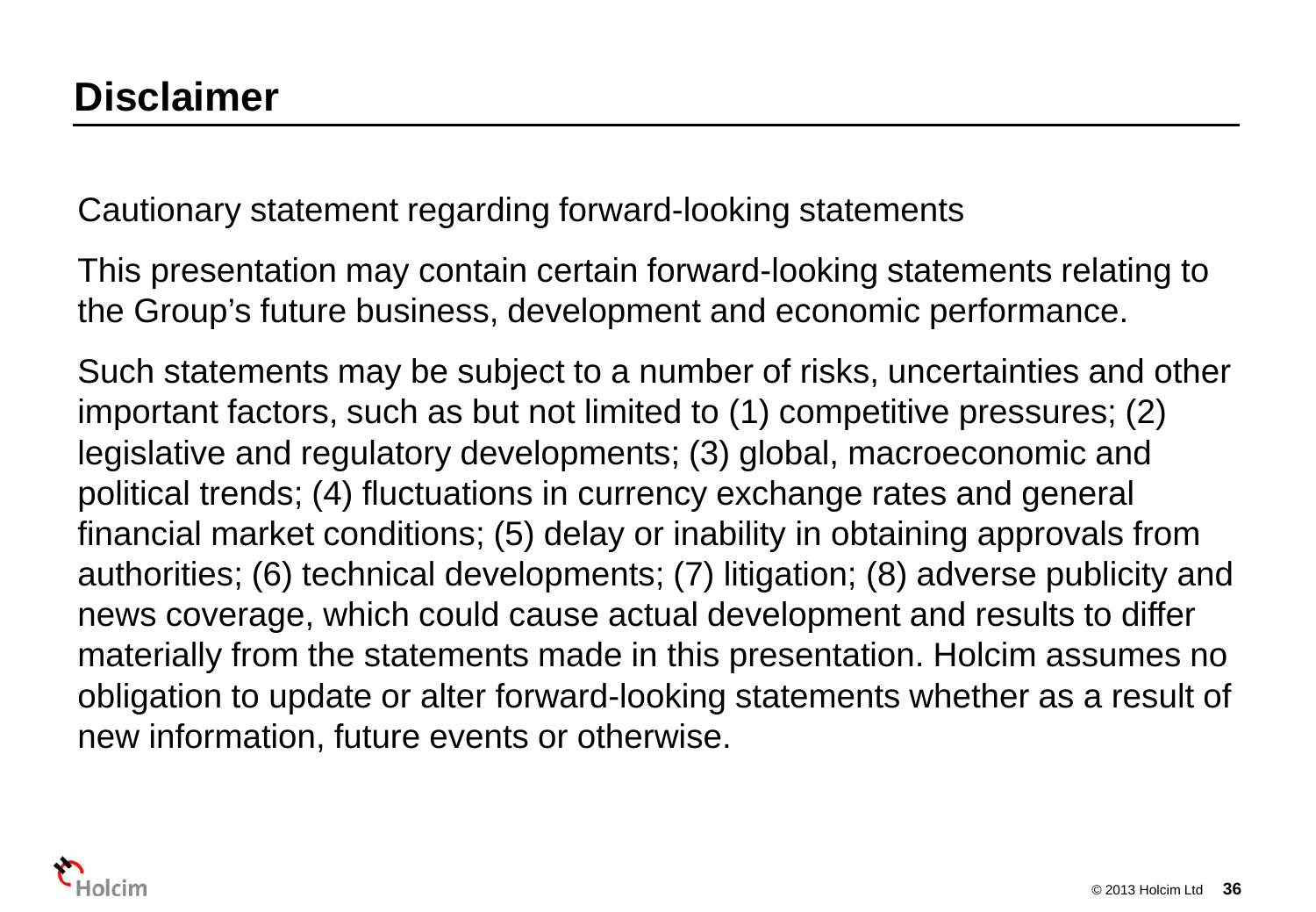# **Strength. Performance. Passion.**